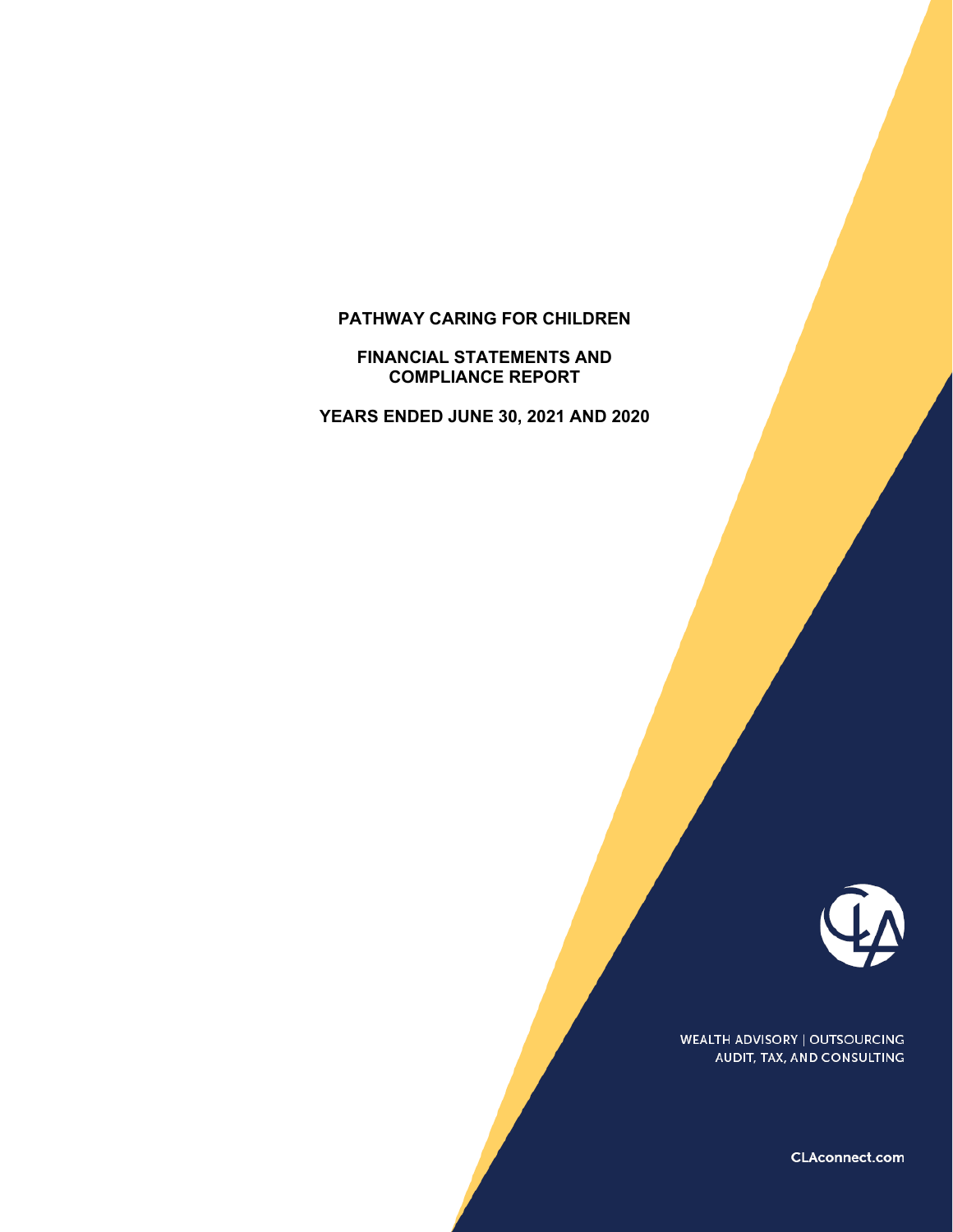# **PATHWAY CARING FOR CHILDREN TABLE OF CONTENTS YEARS ENDED JUNE 30, 2021 AND 2020**

| <b>INDEPENDENT AUDITORS' REPORT</b>                                                                                                                                                                                                              |    |
|--------------------------------------------------------------------------------------------------------------------------------------------------------------------------------------------------------------------------------------------------|----|
| <b>FINANCIAL STATEMENTS</b>                                                                                                                                                                                                                      |    |
| <b>STATEMENTS OF FINANCIAL POSITION</b>                                                                                                                                                                                                          | 3  |
| <b>STATEMENTS OF ACTIVITIES</b>                                                                                                                                                                                                                  | 5  |
| <b>STATEMENTS OF FUNCTIONAL EXPENSES</b>                                                                                                                                                                                                         | 7  |
| <b>STATEMENTS OF CASH FLOWS</b>                                                                                                                                                                                                                  | 11 |
| <b>NOTES TO FINANCIAL STATEMENTS</b>                                                                                                                                                                                                             | 12 |
| <b>COMPLIANCE REPORT</b>                                                                                                                                                                                                                         |    |
| INDEPENDENT AUDITORS' REPORT ON INTERNAL CONTROL OVER<br><b>FINANCIAL REPORTING AND ON COMPLIANCE AND OTHER MATTERS</b><br><b>BASED ON AN AUDIT OF FINANCIAL STATEMENTS PERFORMED IN</b><br><b>ACCORDANCE WITH GOVERNMENT AUDITING STANDARDS</b> | 22 |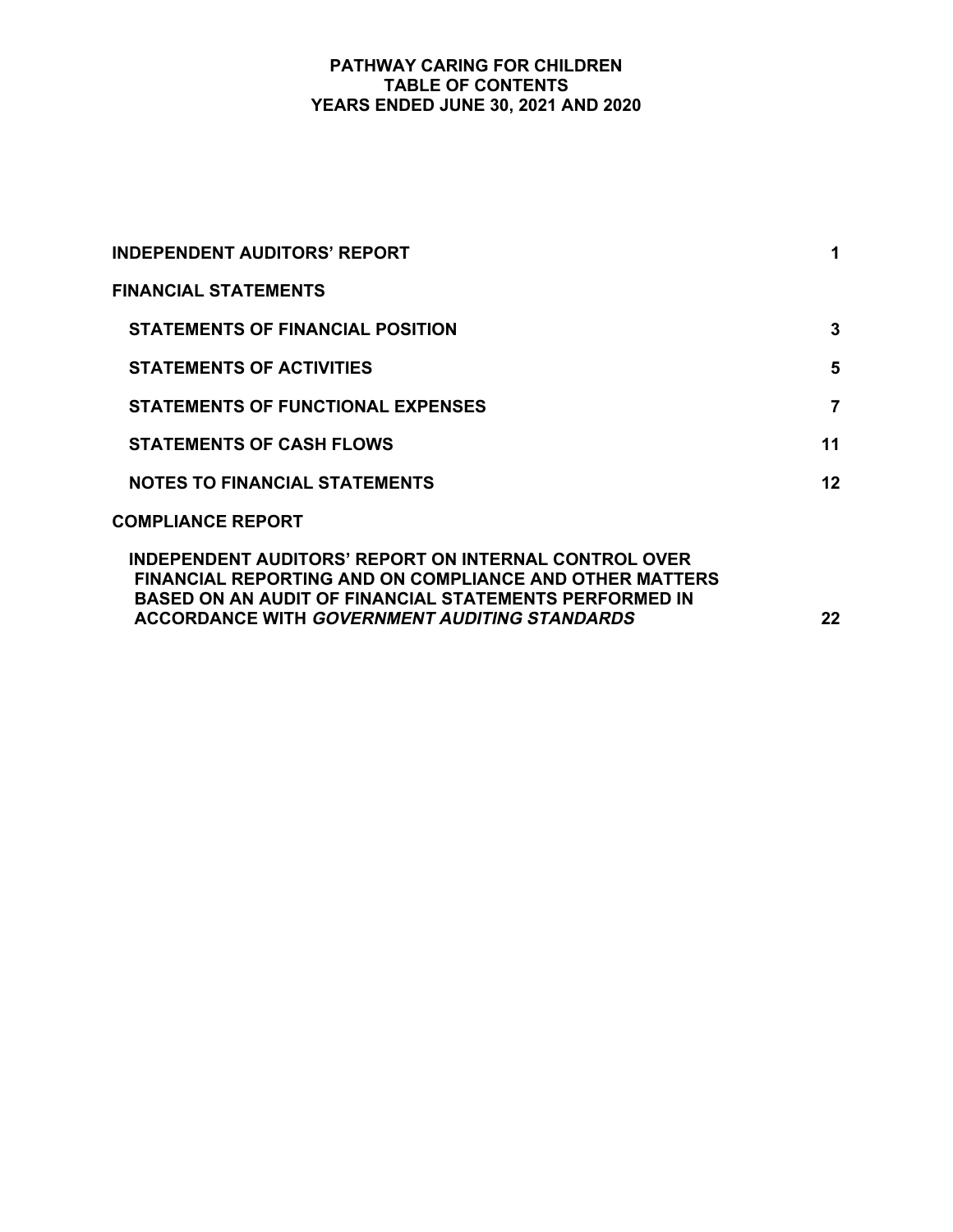

**CliftonLarsonAllen LLP CLAconnect.com**

# **INDEPENDENT AUDITORS' REPORT**

Board of Directors Pathway Caring for Children Canton, Ohio

## **Report on the Financial Statements**

We have audited the accompanying financial statements of Pathway Caring for Children (an Ohio nonprofit corporation), which comprises the statements of financial position as of June 30, 2021 and 2020, and the related statements of activities, functional expenses, and cash flows for the years then ended, and the related notes to the financial statements.

## *Management's Responsibility for the Financial Statements*

Management is responsible for the preparation and fair presentation of these financial statements in accordance with accounting principles generally accepted in the United States of America; this includes the design, implementation, and maintenance of internal control relevant to the preparation and fair presentation of financial statements that are free from material misstatement, whether due to fraud or error.

## *Auditors' Responsibility*

Our responsibility is to express an opinion on these financial statements based on our audit. We conducted our audit in accordance with auditing standards generally accepted in the United States of America and the standards applicable to financial audits contained in *Government Auditing Standards*, issued by the Comptroller General of the United States. Those standards require that we plan and perform the audit to obtain reasonable assurance about whether the financial statements are free from material misstatement.

An audit involves performing procedures to obtain audit evidence about the amounts and disclosures in the financial statements. The procedures selected depend on the auditors' judgment, including the assessment of the risks of material misstatement of the financial statements, whether due to fraud or error. In making those risk assessments, the auditor considers internal control relevant to the entity's preparation and fair presentation of the financial statements in order to design audit procedures that are appropriate in the circumstances, but not for the purpose of expressing an opinion on the effectiveness of the entity's internal control. Accordingly, we express no such opinion. An audit also includes evaluating the appropriateness of accounting policies used and the reasonableness of significant accounting estimates made by management, as well as evaluating the overall presentation of the financial statements.

We believe that the audit evidence we have obtained is sufficient and appropriate to provide a basis for our audit opinion.



CLA is an independent member of Nexia International, a leading, global network of independent accounting and consulting firms. See nexia.com/member-firm-disclaimer for details.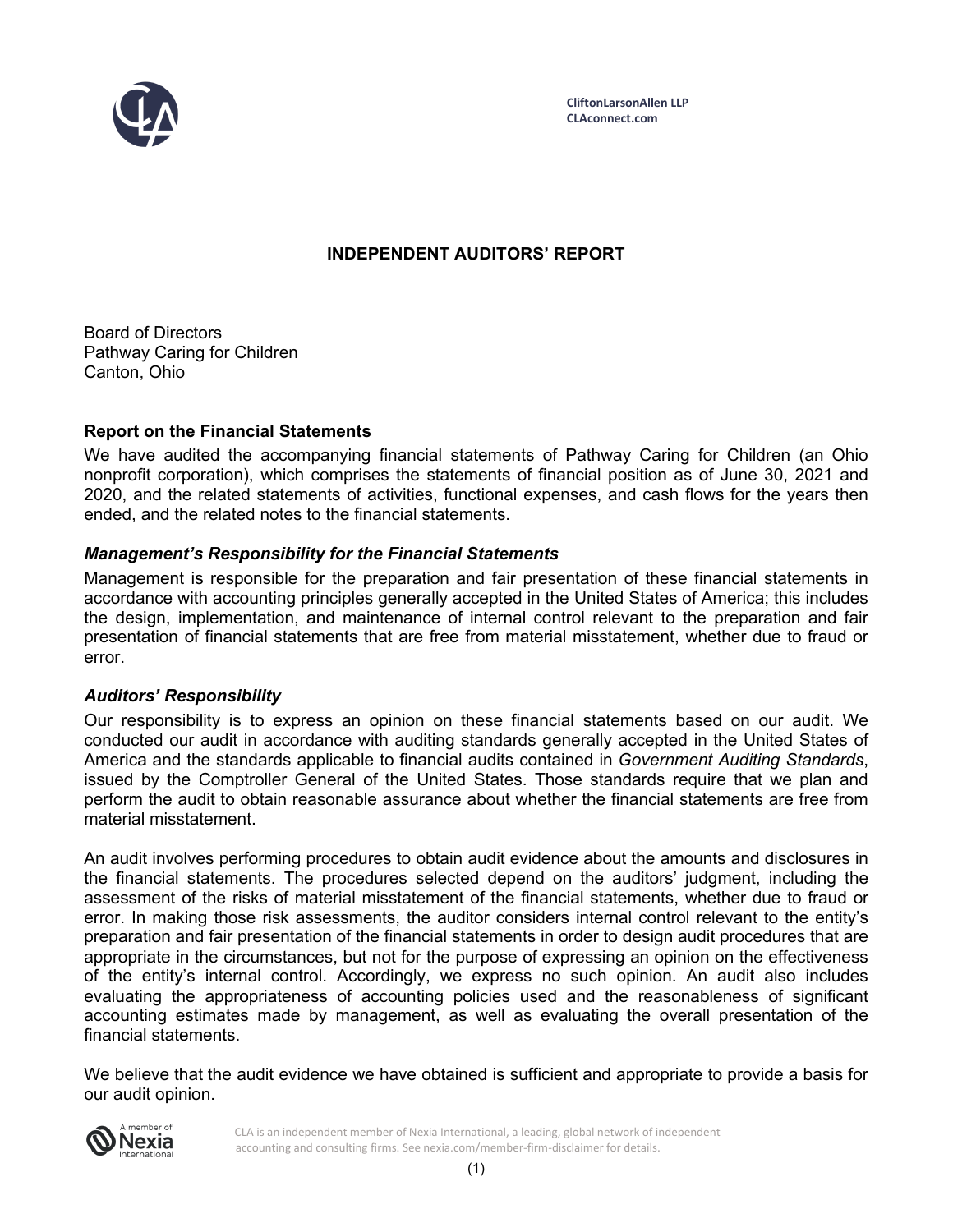# *Opinion*

In our opinion, the financial statements referred to above present fairly, in all material respects, the financial position of Pathway Caring for Children as of June 30, 2021 and 2020, and the changes in its net assets, and its cash flows for the years then ended in accordance with accounting principles generally accepted in the United States of America.

# **Other Reporting Required by Government Auditing Standards**

In accordance with *Government Auditing Standards*, we have also issued our report dated October 19, 2021, on our consideration of Pathway Caring for Children's internal control over financial reporting and on our tests of its compliance with certain provisions of laws, regulations, contracts, and grant agreements and other matters. The purpose of that report is solely to describe the scope of our testing of internal control over financial reporting and compliance and the results of that testing, and not to provide an opinion on the effectiveness of Pathway Caring for Children's internal control over financial reporting or on compliance. That report is an integral part of an audit performed in accordance with *Government Auditing Standards* in considering Pathway Caring for Children's internal control over financial reporting and compliance.

Viifton Larson Allen LLP

**CliftonLarsonAllen LLP**

Canton, Ohio October 19, 2021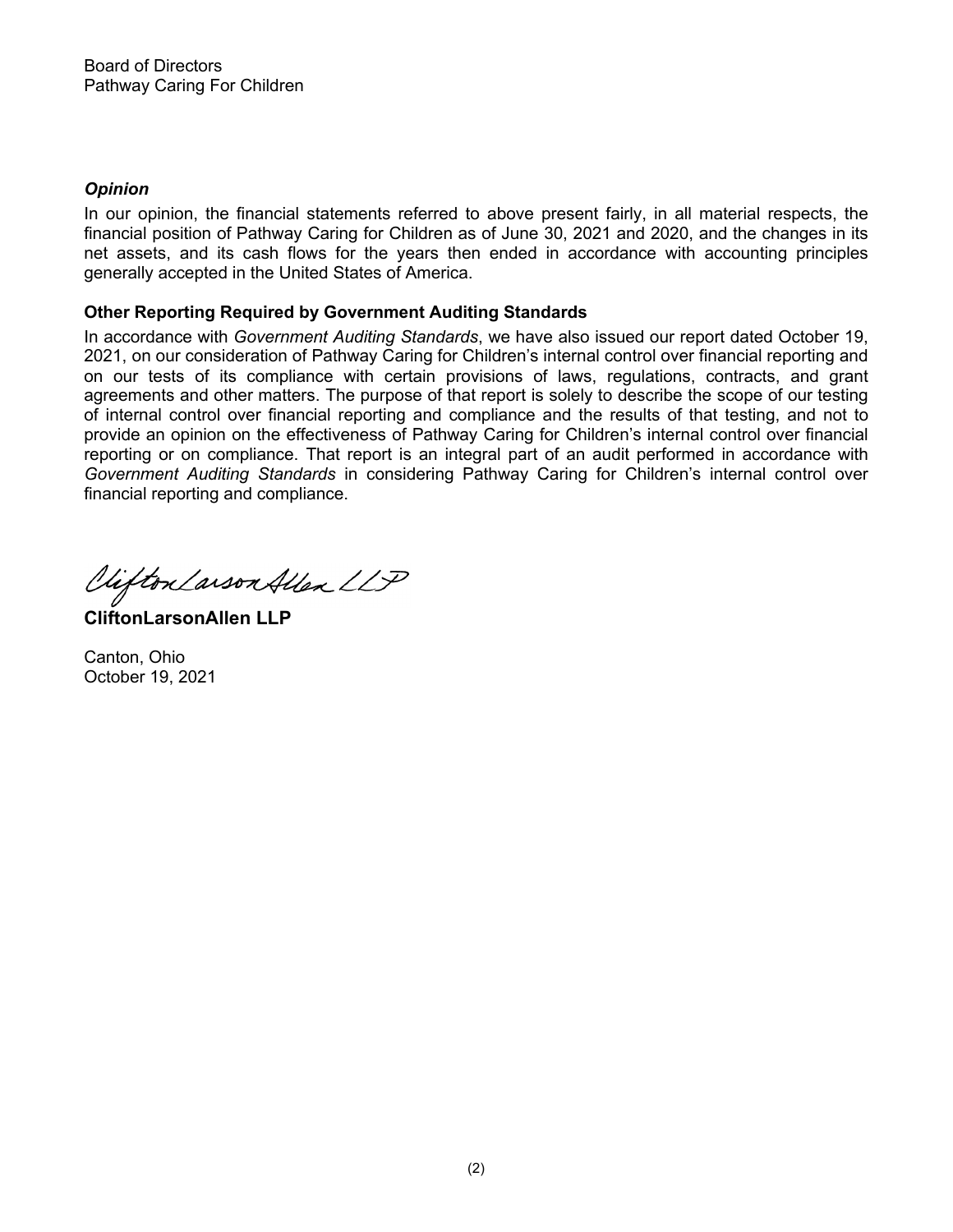# **PATHWAY CARING FOR CHILDREN STATEMENTS OF FINANCIAL POSITION JUNE 30, 2021 AND 2020**

|                                              | 2021            | 2020            |
|----------------------------------------------|-----------------|-----------------|
| <b>ASSETS</b>                                |                 |                 |
| <b>CURRENT ASSETS</b>                        |                 |                 |
| Cash                                         | \$<br>1,142,545 | \$<br>1,050,718 |
| Accounts Receivable, Net                     | 559,311         | 559,949         |
| Pledges Receivable                           | 3,700           | 13,914          |
| <b>Prepaid Expenses</b>                      | 153,817         | 55,091          |
| <b>Total Current Assets</b>                  | 1,859,373       | 1,679,672       |
| <b>BENEFICIAL INTEREST IN ASSETS HELD BY</b> |                 |                 |
| <b>Stark Community Foundation</b>            | 305,558         | 327,320         |
| The Cleveland Foundation                     | 109,890         |                 |
| <b>Total Beneficial Interest in Assets</b>   | 415,448         | 327,320         |
| PROPERTY AND EQUIPMENT                       |                 |                 |
| Land                                         | 40,000          | 40,000          |
| <b>Building and Equipment</b>                | 448,516         | 448,516         |
| <b>Office Furniture and Equipment</b>        | 506,175         | 494,608         |
| Vehicles                                     | 101,768         | 71,786          |
| Leasehold Improvements                       | 69,987          | 69,987          |
|                                              | 1,166,446       | 1,124,897       |
| Less Accumulated Depreciation                | 810,070         | 739,305         |
| <b>Total Property and Equipment</b>          | 356,376         | 385,592         |
| <b>OTHER ASSETS</b>                          |                 |                 |
| Deposits                                     | 24,663          | 25,163          |
| <b>Unbilled Revenue</b>                      |                 | 2,314           |
| <b>Total Other Assets</b>                    | 24,663          | 27,477          |
| <b>Total Assets</b>                          | 2,655,860<br>\$ | 2,420,061<br>\$ |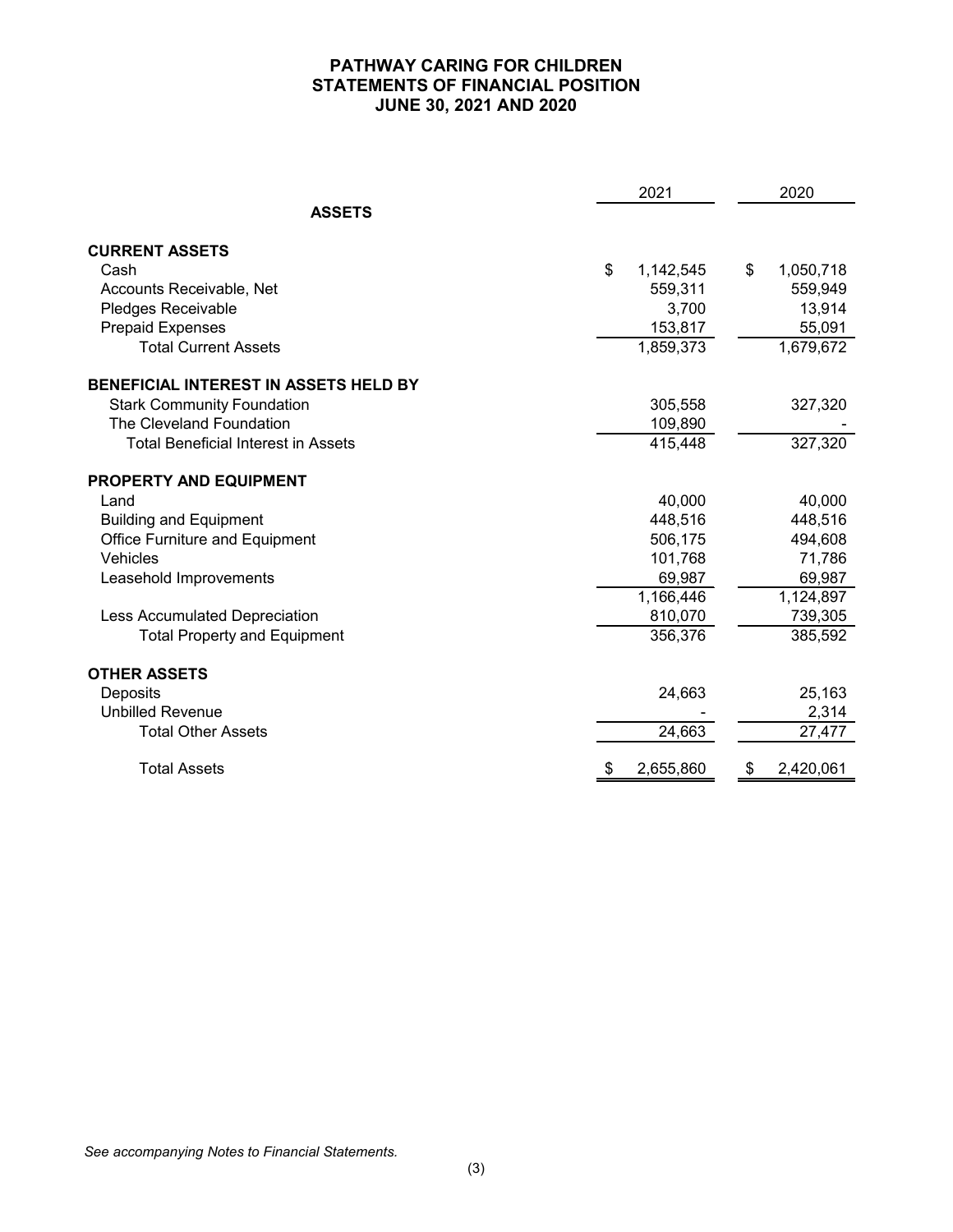# **PATHWAY CARING FOR CHILDREN STATEMENTS OF FINANCIAL POSITION (CONTINUED) JUNE 30, 2021 AND 2020**

|                                                              | 2021 |                      | 2020              |  |  |
|--------------------------------------------------------------|------|----------------------|-------------------|--|--|
| <b>LIABILITIES AND NET ASSETS</b>                            |      |                      |                   |  |  |
| <b>LIABILITIES</b>                                           |      |                      |                   |  |  |
| Line of Credit                                               | \$   |                      | \$<br>166         |  |  |
| <b>Accounts Payable</b>                                      |      | 73,082               | 180,017           |  |  |
| <b>Accrued Payroll and Related Expenses</b>                  |      | 293,449              | 193,498           |  |  |
| <b>CARES Act Paycheck Protection Loan</b>                    |      |                      | 706,027           |  |  |
| <b>Third Party Advances</b>                                  |      | 152,815              | 294,360           |  |  |
| <b>Deferred Revenue</b>                                      |      |                      |                   |  |  |
| Fundraising                                                  |      | 40,654               | 8,000             |  |  |
| Grants                                                       |      | 104,313              | 234,283           |  |  |
| <b>Total Liabilities</b>                                     |      | 664,313              | 1,616,351         |  |  |
| <b>NET ASSETS</b><br><b>Without Donor Restrictions:</b>      |      |                      |                   |  |  |
|                                                              |      |                      |                   |  |  |
| Undesignated<br>Designated by the Board for Maintenance Fund |      | 1,431,833<br>111,296 | 168,263<br>86,248 |  |  |
| Designated by the Board for Jim Bridges Memorial Fund        |      | 14,377               | 11,153            |  |  |
| Designated by the Board for Children's Fund                  |      | 147,727              | 87,871            |  |  |
| <b>Total Without Donor Restrictions</b>                      |      | 1,705,233            | 353,535           |  |  |
| <b>With Donor Restrictions</b>                               |      |                      |                   |  |  |
| <b>Purpose Restrictions</b>                                  |      | 144,266              | 308,127           |  |  |
| Perpetual in Nature                                          |      | 142,048              | 142,048           |  |  |
| <b>Total With Donor Restrictions</b>                         |      | 286,314              | 450,175           |  |  |
| <b>Total Net Assets</b>                                      |      | 1,991,547            | 803,710           |  |  |
|                                                              |      |                      |                   |  |  |
| <b>Total Liabilities and Net Assets</b>                      |      | 2,655,860            | 2,420,061         |  |  |
|                                                              |      |                      |                   |  |  |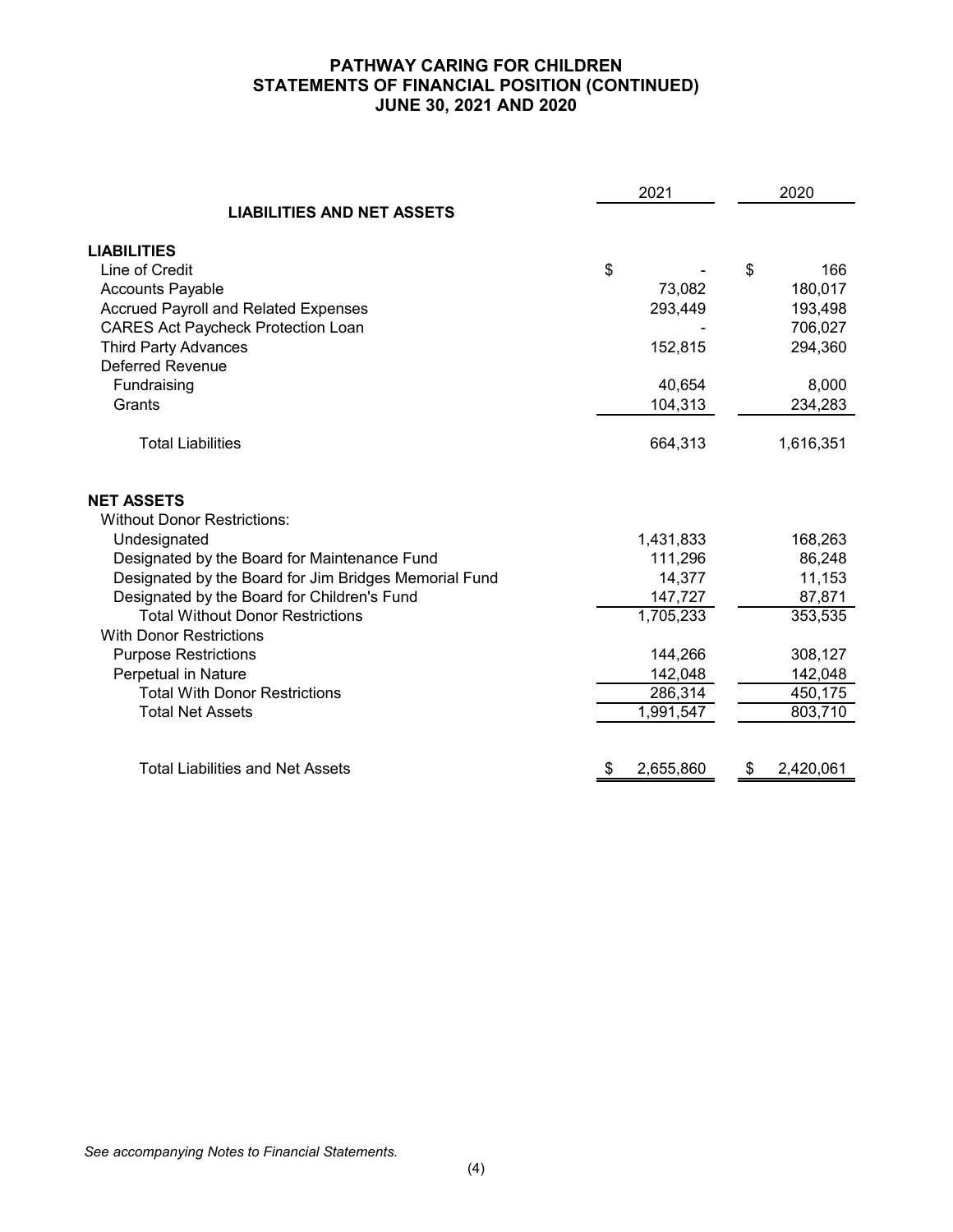# **PATHWAY CARING FOR CHILDREN STATEMENT OF ACTIVITIES YEAR ENDED JUNE 30, 2021**

| <b>SUPPORT AND REVENUE</b>                |    | <b>Without Donor</b><br>Restrictions | With Donor<br>Restrictions | Total |           |
|-------------------------------------------|----|--------------------------------------|----------------------------|-------|-----------|
|                                           |    |                                      |                            |       |           |
| <b>CONTRACTS RECOGNIZED OVER TIME</b>     |    |                                      |                            |       |           |
| <b>Placement Agencies</b>                 | \$ | 7,994                                | \$                         | \$    | 7,994     |
| <b>Mental Health</b>                      |    | 268,462                              |                            |       | 268,462   |
| Training                                  |    | 93,640                               |                            |       | 93,640    |
| <b>CONTRIBUTIONS AND OTHER REVENUE</b>    |    |                                      |                            |       |           |
| <b>RECOGNIZED AT A POINT IN TIME</b>      |    |                                      |                            |       |           |
| Grants, Contributions and Special Events  |    | 1,859,459                            | 59,142                     |       | 1,918,601 |
| <b>Placement Agencies</b>                 |    | 2,407,145                            |                            |       | 2,407,145 |
| <b>Mental Health</b>                      |    | 1,801,355                            |                            |       | 1,801,355 |
| <b>Bridges</b>                            |    | 818,001                              |                            |       | 818,001   |
| <b>Other Revenue</b>                      |    | 173,414                              |                            |       | 173,414   |
| Interest Income                           |    | 1,735                                |                            |       | 1,735     |
| Unrealized Gain on Beneficial Interest    |    |                                      |                            |       |           |
| in Assets Held by Community Foundations   |    | 86,489                               |                            |       | 86,489    |
| <b>Total Support and Revenue</b>          |    | 7,517,694                            | 59,142                     |       | 7,576,836 |
| Net Assets Released from Restrictions     |    | 223,003                              | (223,003)                  |       |           |
| Total                                     |    | 7,740,697                            | (163, 861)                 |       | 7,576,836 |
| <b>EXPENSES</b>                           |    |                                      |                            |       |           |
| Program Services Expense:                 |    |                                      |                            |       |           |
| Foster Care Network                       |    | 2,491,326                            |                            |       | 2,491,326 |
| <b>Family Services Network</b>            |    | 46,694                               |                            |       | 46,694    |
| <b>Mental Health</b>                      |    | 2,004,524                            |                            |       | 2,004,524 |
| <b>Bridges</b>                            |    | 835,904                              |                            |       | 835,904   |
| <b>Total Program Expenses</b>             |    | 5,378,448                            |                            |       | 5,378,448 |
| <b>Supporting Services Expense:</b>       |    |                                      |                            |       |           |
| Administrative                            |    | 693,298                              |                            |       | 693,298   |
| <b>Community Engagement</b>               |    | 317,253                              |                            |       | 317,253   |
| <b>Total Supporting Services Expenses</b> |    | 1,010,551                            |                            |       | 1,010,551 |
| <b>Total Expenses</b>                     |    | 6,388,999                            |                            |       | 6,388,999 |
| <b>CHANGE IN NET ASSETS</b>               |    | 1,351,698                            | (163, 861)                 |       | 1,187,837 |
| Net Assets - Beginning of Year            |    | 353,535                              | 450,175                    |       | 803,710   |
| <b>NET ASSETS - END OF YEAR</b>           | \$ | 1,705,233                            | \$<br>286,314              | \$    | 1,991,547 |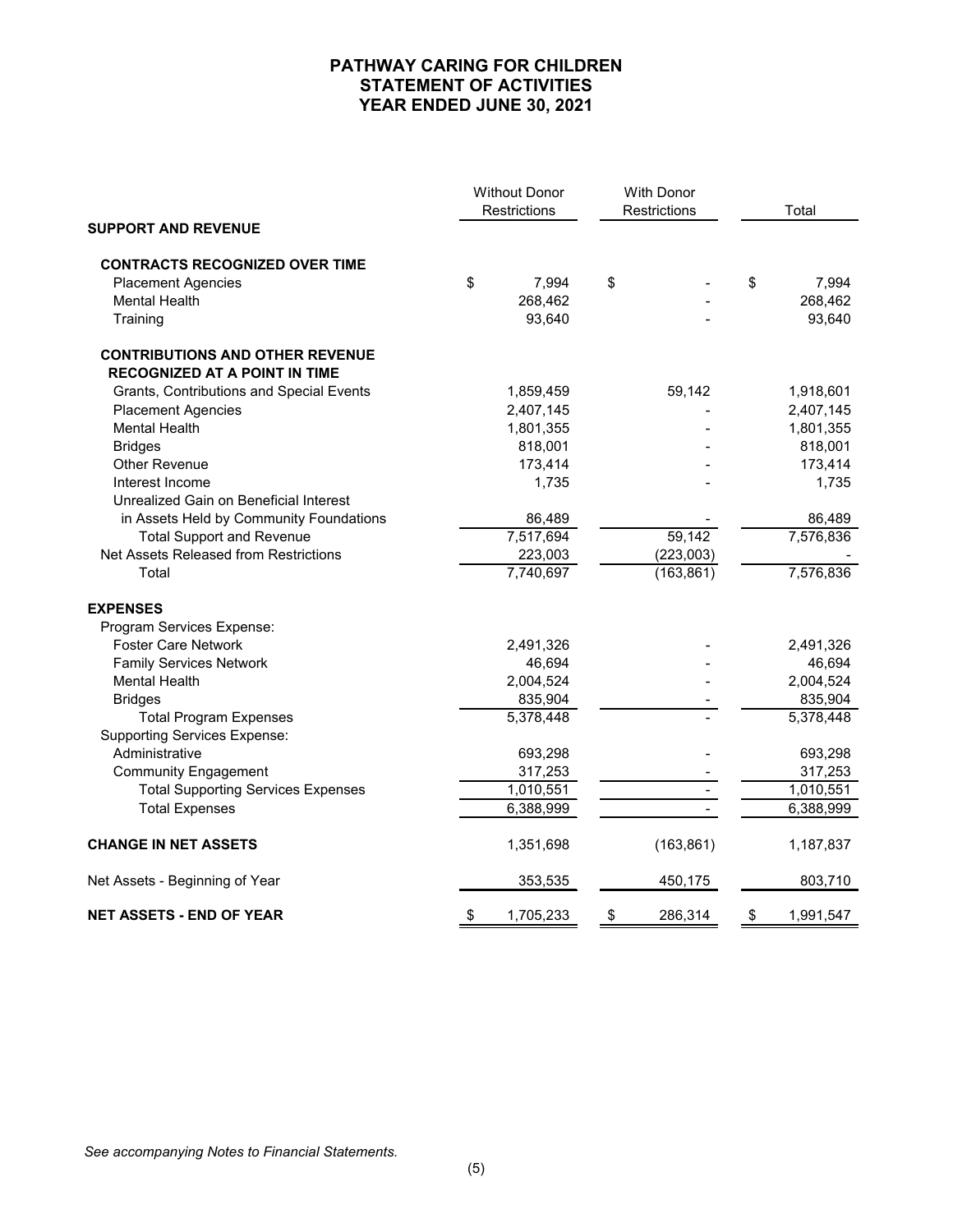# **PATHWAY CARING FOR CHILDREN STATEMENT OF ACTIVITIES YEAR ENDED JUNE 30, 2020**

|                                           |    | <b>Without Donor</b><br>Restrictions | With Donor<br>Restrictions | Total                     |
|-------------------------------------------|----|--------------------------------------|----------------------------|---------------------------|
| <b>SUPPORT AND REVENUE</b>                |    |                                      |                            |                           |
| <b>CONTRACTS RECOGNIZED OVER TIME</b>     |    |                                      |                            |                           |
| <b>Placement Agencies</b>                 | \$ | 11,642                               | \$                         | \$<br>11,642              |
| <b>Mental Health</b>                      |    | 255,245                              |                            | 255,245                   |
| Training                                  |    | 92,945                               |                            | 92,945                    |
| <b>CONTRIBUTIONS AND OTHER REVENUE</b>    |    |                                      |                            |                           |
| <b>RECOGNIZED AT A POINT IN TIME</b>      |    |                                      |                            |                           |
| Grants, Contributions and Special Events  |    | 787,872                              | 294,877                    | 1,082,749                 |
| <b>Placement Agencies</b>                 |    | 2,191,820                            |                            | 2,191,820                 |
| <b>Mental Health</b>                      |    | 1,735,827                            |                            | 1,735,827                 |
| <b>Bridges</b>                            |    | 596,135                              |                            | 596,135                   |
| <b>Other Revenue</b>                      |    | 86,401                               |                            | 86,401                    |
| Interest Income                           |    | 2,053                                |                            | 2,053                     |
| Unrealized Loss on Beneficial Interest    |    |                                      |                            |                           |
| in Assets Held by Community Foundations   |    | (5,861)                              |                            | (5,861)                   |
| <b>Total Support and Revenue</b>          |    | 5,754,079                            | 294,877                    | 6,048,956                 |
| Net Assets Released from Restrictions     |    | 72,227                               | (72, 227)                  |                           |
| Total                                     |    | 5,826,306                            | 222,650                    | 6,048,956                 |
| <b>EXPENSES</b>                           |    |                                      |                            |                           |
| Program Services Expense:                 |    |                                      |                            |                           |
| <b>Foster Care Network</b>                |    | 2,176,910                            |                            | 2,176,910                 |
| <b>Family Services Network</b>            |    | 116,385                              |                            | 116,385                   |
| <b>Mental Health</b>                      |    | 2,287,291                            |                            | 2,287,291                 |
| <b>Bridges</b>                            |    | 618,866                              |                            | 618,866                   |
| <b>Total Program Expenses</b>             |    | $\overline{5,}199,452$               |                            | $\overline{5}$ , 199, 452 |
| <b>Supporting Services Expense:</b>       |    |                                      |                            |                           |
| Administrative                            |    | 569,791                              |                            | 569,791                   |
| Development                               |    | 306,567                              |                            | 306,567                   |
| <b>Total Supporting Services Expenses</b> |    | 876,358                              |                            | 876,358                   |
| <b>Total Expenses</b>                     |    | 6,075,810                            |                            | 6,075,810                 |
| <b>CHANGE IN NET ASSETS</b>               |    | (249, 504)                           | 222,650                    | (26, 854)                 |
| Net Assets - Beginning of Year            |    | 603,039                              | 227,525                    | 830,564                   |
| <b>NET ASSETS - END OF YEAR</b>           | \$ | 353,535                              | \$<br>450,175              | \$<br>803,710             |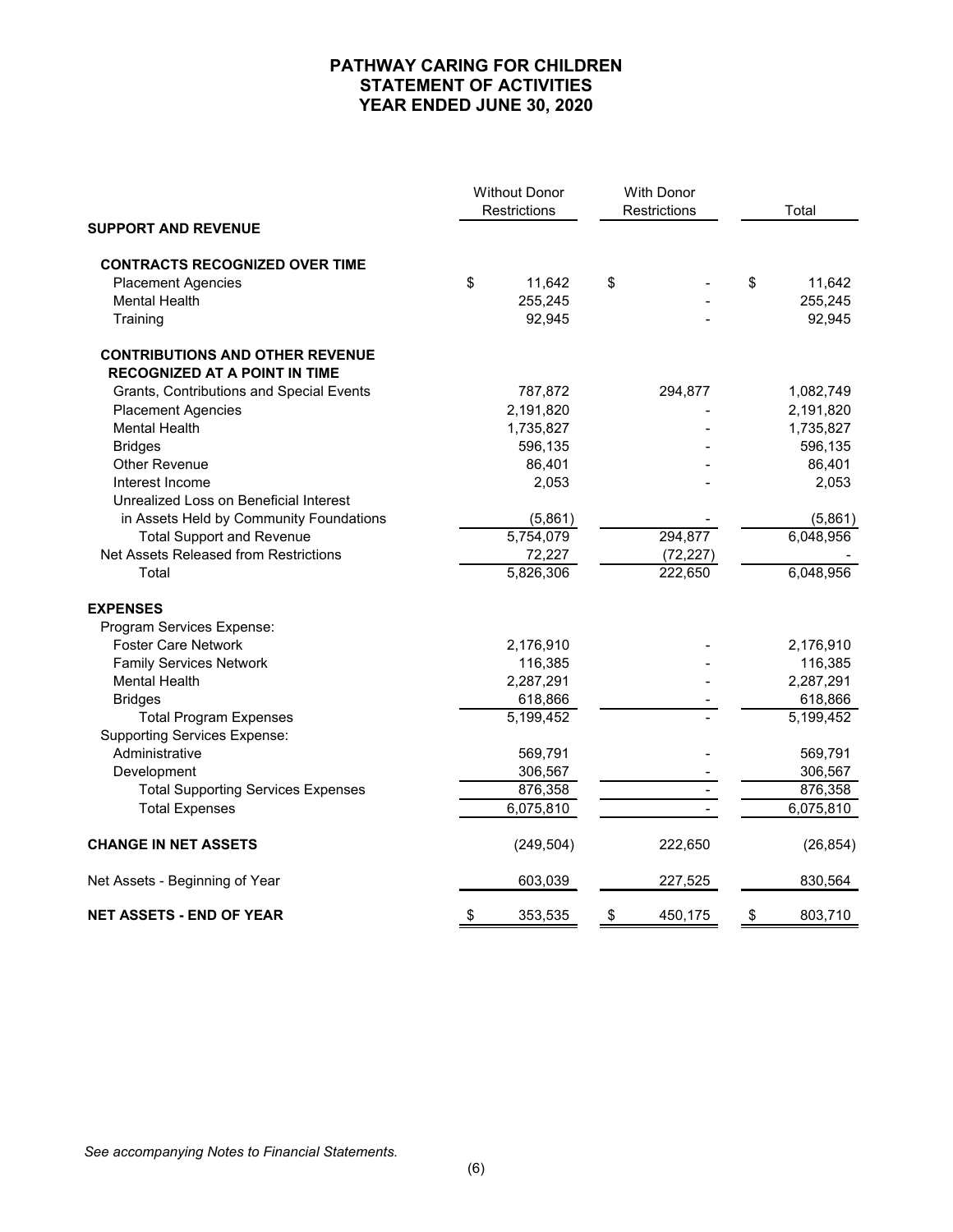# **PATHWAY CARING FOR CHILDREN STATEMENT OF FUNCTIONAL EXPENSES YEAR ENDED JUNE 30, 2021**

|                                           | Foster        | Family       |                 |                | Total           |  |
|-------------------------------------------|---------------|--------------|-----------------|----------------|-----------------|--|
|                                           | Care          | Services     |                 | Mental         |                 |  |
|                                           | Network       | Network      | Health          | <b>Bridges</b> | Services        |  |
| <b>Salaries</b>                           | \$<br>742,652 | \$<br>4,242  | 1,191,559<br>\$ | \$<br>164,139  | \$<br>2,102,592 |  |
| Payroll Taxes and Workers' Compensation   | 66,368        | 1,544        | 105,650         | 15,207         | 188,769         |  |
| <b>Fringe Benefits</b>                    | 103,364       | 10,167       | 156,847         | 26,205         | 296,583         |  |
| <b>Total Personnel</b>                    | 912,384       | 15,953       | 1,454,056       | 205,551        | 2,587,944       |  |
| <b>Promotional Expenses</b>               | 12,144        | 112          | 7,689           | 227            | 20,172          |  |
| <b>Building Expenses</b>                  | 5,777         | 46           | 3,898           | 4,053          | 13,774          |  |
| <b>Contract Services</b>                  | 5,743         |              |                 |                | 5,743           |  |
| Dues and Subscriptions                    | 4,052         | 132          | 4,334           | 504            | 9,022           |  |
| <b>Equipment and Leasing</b>              | 34,162        | 836          | 45,746          | 6,841          | 87,585          |  |
| Food - Hospitality                        | 2,471         | 99           | 1,518           | 151            | 4,239           |  |
| Foster Caregiver Expense                  | 1,061,903     | 3,570        |                 |                | 1,065,473       |  |
| Insurance                                 | 50,543        | 415          | 55,527          | 9,522          | 116,007         |  |
| Office Supplies and Postage               | 6,882         | 187          | 5,693           | 533            | 13,295          |  |
| <b>Professional Services</b>              | 32,959        | 5,248        | 67,281          | 7,248          | 112,736         |  |
| Program Related Activity Time             | 2,881         |              | 380             |                | 3,261           |  |
| Program Supplies                          | 90            | 363          | 7,196           |                | 7,649           |  |
| Rent                                      | 116,231       | 2,406        | 96,475          |                | 215,112         |  |
| <b>Staff Recruitment</b>                  | 1,074         | 51           | 1,299           | 155            | 2,579           |  |
| Training                                  | 50,808        |              |                 |                | 50,808          |  |
| <b>Travel and Transportation</b>          | 46,194        |              | 19,921          | 7,256          | 73,371          |  |
| <b>Utilities</b>                          | 24,890        | 463          | 32,155          | 7,437          | 64,945          |  |
| <b>Youth Needs</b>                        | 11,102        | 614          | 18,244          | 569,358        | 599,318         |  |
| <b>Bank Fees</b>                          | 1,082         | 97           | 1,894           | 3,612          | 6,685           |  |
| <b>Bad Debt</b>                           |               | 15,000       | 138,088         |                | 153,088         |  |
| Miscellaneous                             | 79,558        | 247          | 25,436          | 573            | 105,814         |  |
| <b>Total Expenses Before Depreciation</b> | 2,462,930     | 45,839       | 1,986,830       | 823,021        | 5,318,620       |  |
| Depreciation                              | 28,396        | 855          | 17,694          | 12,883         | 59,828          |  |
| <b>Total Expenses</b>                     | 2,491,326     | 46,694<br>\$ | 2,004,524<br>\$ | 835,904<br>\$  | 5,378,448       |  |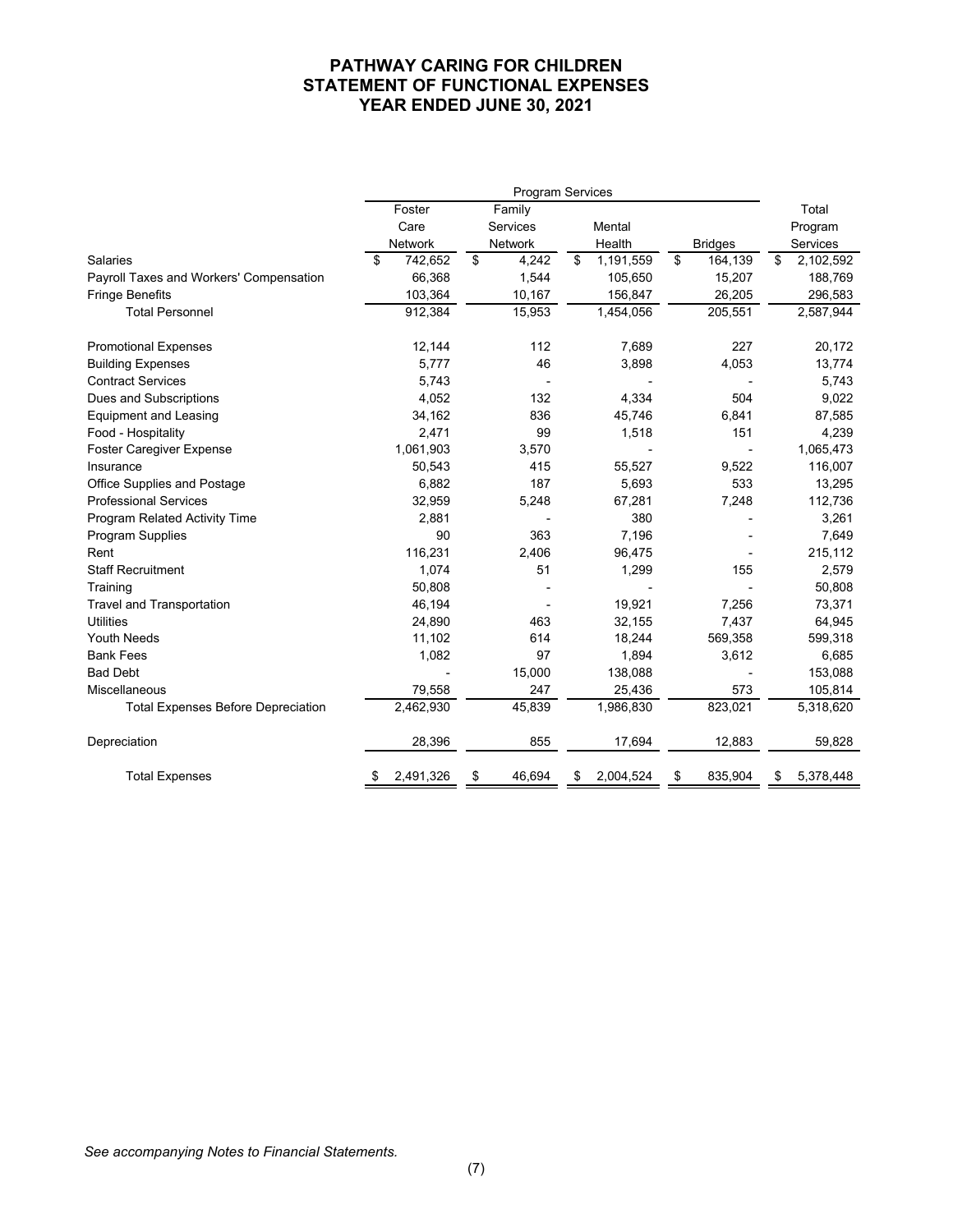# **PATHWAY CARING FOR CHILDREN STATEMENT OF FUNCTIONAL EXPENSES (CONTINUED) YEAR ENDED JUNE 30, 2021**

|                                          | <b>Supporting Services</b> |                |           | Total      |                 |    |           |
|------------------------------------------|----------------------------|----------------|-----------|------------|-----------------|----|-----------|
|                                          |                            |                | Community |            | Supporting      |    | 2021      |
|                                          |                            | Administrative |           | Engagement | Services        |    | Total     |
| Salaries                                 | \$                         | 395,590        | \$        | 183,986    | \$<br>579,576   | \$ | 2,682,168 |
| Payroll Taxes and Workers' Compensation  |                            | 35,311         |           | 16,303     | 51,614          |    | 240,383   |
| <b>Fringe Benefits</b>                   |                            | 56,408         |           | 22,784     | 79,192          |    | 375,775   |
| <b>Total Personnel</b>                   |                            | 487,309        |           | 223,073    | 710,382         |    | 3,298,326 |
| <b>Promotional Expenses</b>              |                            | 1,029          |           | 15,795     | 16,824          |    | 36,996    |
| <b>Building Expenses</b>                 |                            | 3,885          |           | 1,480      | 5,365           |    | 19,139    |
| <b>Contract Services</b>                 |                            | 8,384          |           |            | 8,384           |    | 14,127    |
| Dues and Subscriptions                   |                            | 2,473          |           | 3,978      | 6,451           |    | 15,473    |
| <b>Equipment and Leasing</b>             |                            | 20,885         |           | 8,709      | 29,594          |    | 117,179   |
| Food - Hospitality                       |                            | 1,103          |           | 2,344      | 3,447           |    | 7,686     |
| <b>Foster Caregiver Expense</b>          |                            |                |           |            |                 |    | 1,065,473 |
| Insurance                                |                            | 19,328         |           | 7,394      | 26,722          |    | 142,729   |
| Office Supplies and Postage              |                            | 4,195          |           | 3,840      | 8,035           |    | 21,330    |
| <b>Professional Services</b>             |                            | 57,048         |           | 5,581      | 62,629          |    | 175,365   |
| Program Related Activity Time            |                            |                |           |            |                 |    | 3,261     |
| Program Supplies                         |                            |                |           |            |                 |    | 7,649     |
| Rent                                     |                            | 55,856         |           | 24,288     | 80,144          |    | 295,256   |
| <b>Staff Recruitment</b>                 |                            | 356            |           | 396        | 752             |    | 3,331     |
| Training                                 |                            |                |           |            |                 |    | 50,808    |
| <b>Travel and Transportation</b>         |                            | 4,463          |           | 3,251      | 7,714           |    | 81,085    |
| <b>Utilities</b>                         |                            | 12,642         |           | 4,977      | 17,619          |    | 82,564    |
| Youth Needs                              |                            | 131            |           | 118        | 249             |    | 599,567   |
| <b>Bank Fees</b>                         |                            | 6,197          |           | 1,478      | 7,675           |    | 14,360    |
| <b>Bad Debt</b>                          |                            |                |           | 2,700      | 2,700           |    | 155,788   |
| <b>Miscellaneous</b>                     |                            | 2,538          |           | 2,390      | 4,928           |    | 110,742   |
| <b>Total Expense Before Depreciation</b> |                            | 687,822        |           | 311,792    | 999,614         |    | 6,318,234 |
| Depreciation                             |                            | 5,476          |           | 5,461      | 10,937          |    | 70,765    |
| <b>Total Expenses</b>                    | \$                         | 693,298        | \$        | 317,253    | \$<br>1,010,551 | \$ | 6,388,999 |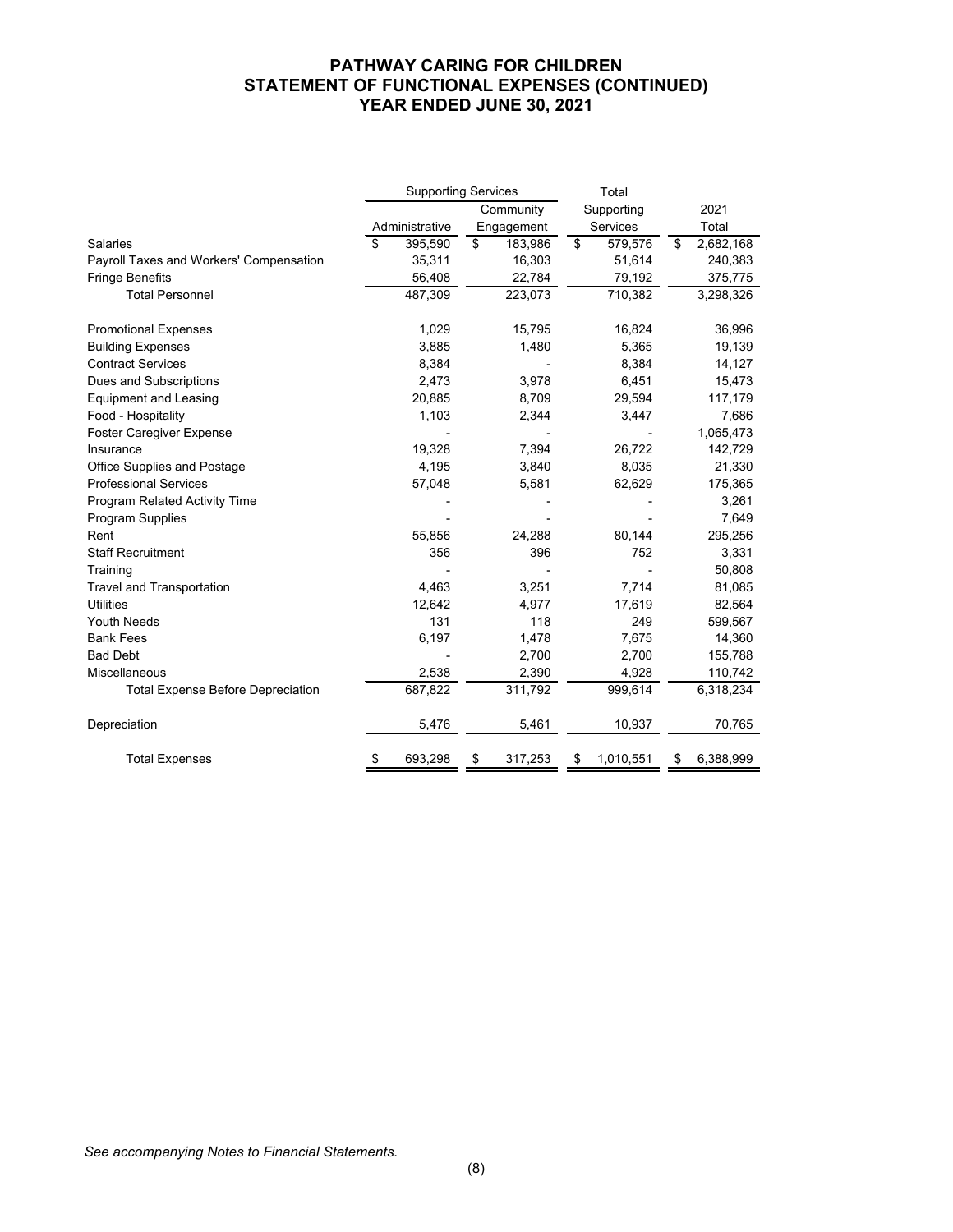# **PATHWAY CARING FOR CHILDREN STATEMENT OF FUNCTIONAL EXPENSES YEAR ENDED JUNE 30, 2020**

|                                           | Program Services |                                   |                 |                |                 |  |
|-------------------------------------------|------------------|-----------------------------------|-----------------|----------------|-----------------|--|
|                                           | Foster           | Family                            |                 |                | Total           |  |
|                                           | Care             | Services                          | Mental          |                | Program         |  |
|                                           | Network          | Network                           | Health          | <b>Bridges</b> | Services        |  |
| Salaries                                  | \$<br>658,990    | $\overline{\mathbf{S}}$<br>44,882 | \$<br>1,263,613 | \$<br>130,822  | \$<br>2,098,307 |  |
| Payroll Taxes and Workers' Compensation   | 58,073           | 3,915                             | 112,749         | 11,002         | 185,739         |  |
| <b>Fringe Benefits</b>                    | 120,980          | 7,421                             | 228,802         | 19,168         | 376,371         |  |
| <b>Total Personnel</b>                    | 838,043          | 56,218                            | 1,605,164       | 160,992        | 2,660,417       |  |
| <b>Promotional Expenses</b>               | 18,713           | 125                               | 3,490           | 369            | 22,697          |  |
| <b>Building Expenses</b>                  | 4,032            | 101                               | 9,874           | 775            | 14,782          |  |
| Camp Fees                                 | 3,370            |                                   | 15,900          |                | 19,270          |  |
| <b>Contract Services</b>                  | 3,960            |                                   | 31,429          |                | 35,389          |  |
| Dues and Subscriptions                    | 2,491            | 102                               | 4,345           | 301            | 7,239           |  |
| <b>Equipment and Leasing</b>              | 27,571           | 424                               | 39,156          | 3,384          | 70,535          |  |
| Food - Hospitality                        | 6,583            | 1,722                             | 2,715           | 289            | 11,309          |  |
| <b>Foster Caregiver Expense</b>           | 964,205          | 6,633                             | 60              |                | 970,898         |  |
| Insurance                                 | 17,611           | 1,030                             | 38,858          | 3,061          | 60,560          |  |
| Office Supplies and Postage               | 5,595            | 682                               | 8,372           | 1,195          | 15,844          |  |
| <b>Professional Services</b>              | 20,986           | 3,637                             | 53,799          | 2,751          | 81,173          |  |
| Program Related Activity Time             | 2,314            |                                   |                 |                | 2,314           |  |
| Program Supplies                          | 87               | 24                                | 5,136           |                | 5,247           |  |
| Rent                                      | 89,191           | 4,675                             | 121,995         | 12,464         | 228,325         |  |
| <b>Staff Recruitment</b>                  | 56               | 3                                 | 116             | 9              | 184             |  |
| Training                                  | 39,133           |                                   |                 |                | 39,133          |  |
| <b>Travel and Transportation</b>          | 46,287           | 15,082                            | 44,591          | 12,325         | 118,285         |  |
| <b>Utilities</b>                          | 21,890           | 1,245                             | 39,389          | 4,769          | 67,293          |  |
| <b>Youth Needs</b>                        | 66,602           | 101                               | 9,605           | 366,305        | 442,613         |  |
| <b>Bank Fees</b>                          | 1,923            | 112                               | 4,131           | 2,053          | 8,219           |  |
| Interest                                  | 445              | 26                                | 962             | 77             | 1,510           |  |
| <b>Bad Debt</b>                           |                  | 22,550                            | 173,869         |                | 196,419         |  |
| Miscellaneous                             | 3,274            | 551                               | 3,202           | 353            | 7,380           |  |
| <b>Total Expenses Before Depreciation</b> | 2,184,362        | 115,043                           | 2,216,158       | 571,472        | 5,087,035       |  |
| Depreciation                              | 35,213           | 1,342                             | 71,133          | 4,729          | 112,417         |  |
| <b>Total Expenses</b>                     | 2,219,575<br>\$  | 116,385<br>\$                     | 2,287,291<br>\$ | 576,201<br>\$  | 5,199,452<br>\$ |  |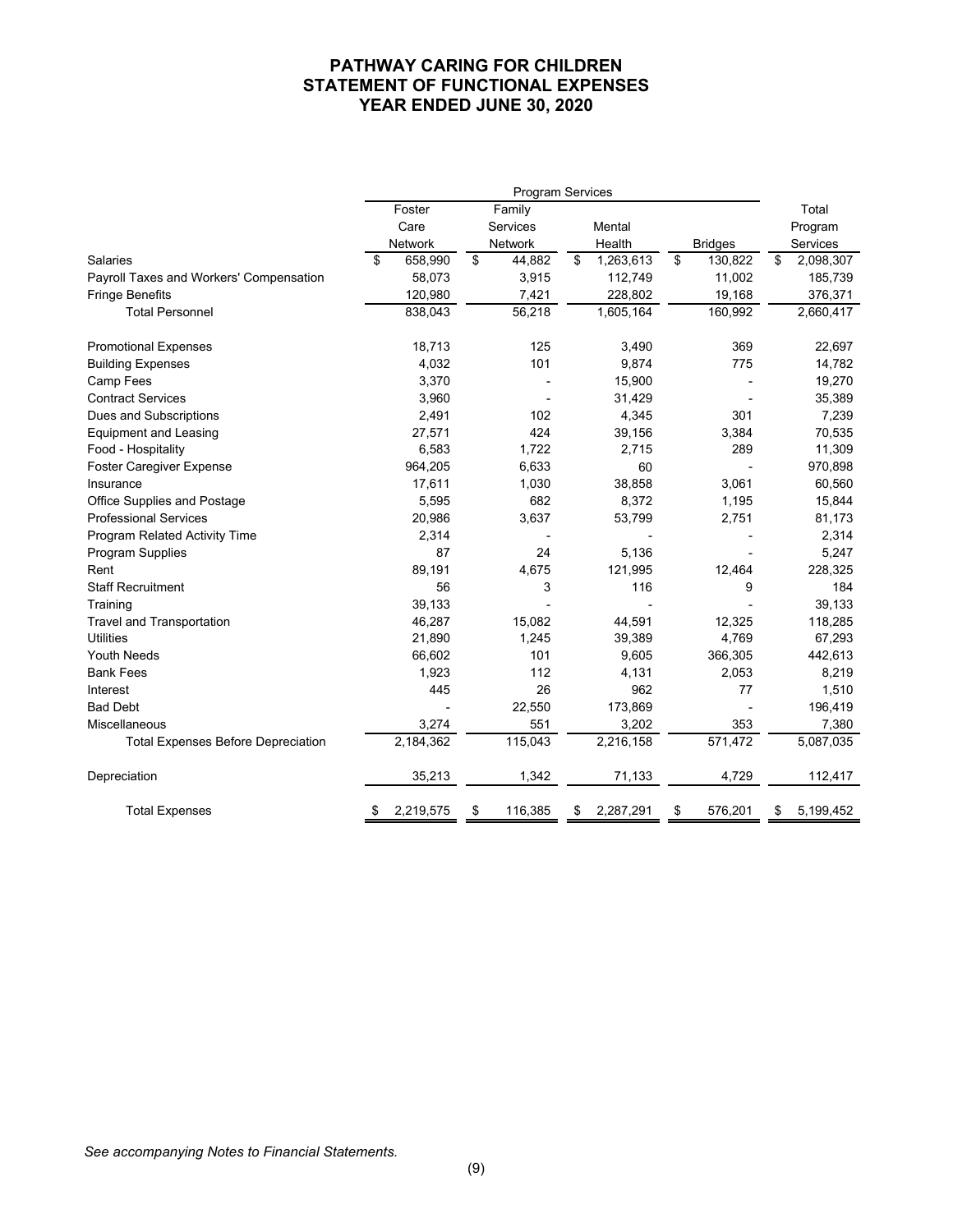# **PATHWAY CARING FOR CHILDREN STATEMENT OF FUNCTIONAL EXPENSES (CONTINUED) YEAR ENDED JUNE 30, 2020**

|                                           | <b>Supporting Services</b> |                |    | Total      |            |          |                 |
|-------------------------------------------|----------------------------|----------------|----|------------|------------|----------|-----------------|
|                                           |                            | Community      |    |            | Supporting |          | 2020            |
|                                           |                            | Administrative |    | Engagement |            | Services | Total           |
| <b>Salaries</b>                           | \$                         | 360,012        | \$ | 180,154    | \$         | 540,166  | \$<br>2,638,473 |
| Payroll Taxes and Workers' Compensation   |                            | 30,613         |    | 15,526     |            | 46,139   | 231,878         |
| <b>Fringe Benefits</b>                    |                            | 51,121         |    | 26,518     |            | 77,639   | 454,010         |
| <b>Total Personnel</b>                    |                            | 441,746        |    | 222,198    |            | 663,944  | 3,324,361       |
| <b>Promotional Expenses</b>               |                            | 1,747          |    | 9,600      |            | 11,347   | 34,044          |
| <b>Building Expenses</b>                  |                            | 1,163          |    | 1,370      |            | 2,533    | 17,315          |
| Camp Fees                                 |                            |                |    |            |            |          | 19,270          |
| <b>Contract Services</b>                  |                            |                |    |            |            |          | 35,389          |
| Dues and Subscriptions                    |                            | 2,340          |    | 1,868      |            | 4,208    | 11,447          |
| <b>Equipment and Leasing</b>              |                            | 20,799         |    | 1,613      |            | 22,412   | 92,947          |
| Food - Hospitality                        |                            | 1,027          |    | 1,393      |            | 2,420    | 13,729          |
| <b>Foster Caregiver Expense</b>           |                            |                |    |            |            |          | 970,898         |
| Insurance                                 |                            | 8,331          |    | 3,858      |            | 12,189   | 72,749          |
| Office Supplies and Postage               |                            | 1,713          |    | 6,321      |            | 8,034    | 23,878          |
| <b>Professional Services</b>              |                            | 18,182         |    | 3,157      |            | 21,339   | 102,512         |
| Program Related Activity Time             |                            |                |    |            |            |          | 2,314           |
| <b>Program Supplies</b>                   |                            |                |    |            |            |          | 5,247           |
| Rent                                      |                            | 38,332         |    | 20,437     |            | 58,769   | 287,094         |
| <b>Staff Recruitment</b>                  |                            | 26             |    | 12         |            | 38       | 222             |
| Training                                  |                            |                |    |            |            |          | 39,133          |
| <b>Travel and Transportation</b>          |                            | 5,831          |    | 9,347      |            | 15,178   | 133,463         |
| <b>Utilities</b>                          |                            | 8,055          |    | 4,643      |            | 12,698   | 79,991          |
| <b>Youth Needs</b>                        |                            | 10             |    | 3          |            | 13       | 442,626         |
| <b>Bank Fees</b>                          |                            | 5,411          |    | 9,099      |            | 14,510   | 22,729          |
| Interest                                  |                            | 215            |    | 98         |            | 313      | 1,823           |
| <b>Bad Debt</b>                           |                            |                |    | 4,498      |            | 4,498    | 200,917         |
| Miscellaneous                             |                            | 1,906          |    | 1,011      |            | 2,917    | 10,297          |
| <b>Total Expenses Before Depreciation</b> |                            | 556,834        |    | 300,526    |            | 857,360  | 5,944,395       |
| Depreciation                              |                            | 12,957         |    | 6,041      |            | 18,998   | 131,415         |
| <b>Total Expenses</b>                     | \$                         | 569,791        | \$ | 306,567    | \$         | 876,358  | \$<br>6,075,810 |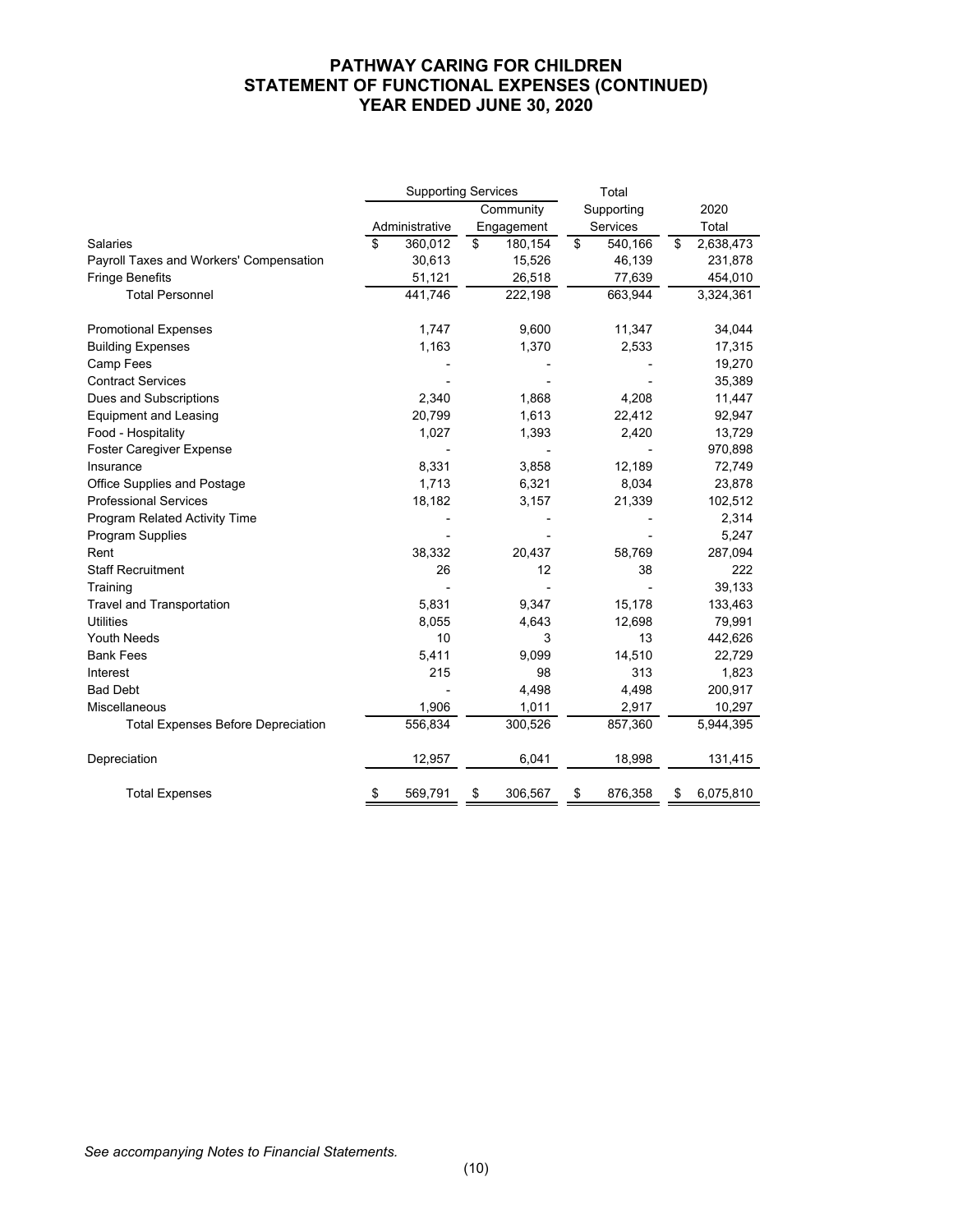# **PATHWAY CARING FOR CHILDREN STATEMENTS OF CASH FLOWS YEARS ENDED JUNE 30, 2021 AND 2020**

|                                                                            |    | 2021       | 2020 |           |  |
|----------------------------------------------------------------------------|----|------------|------|-----------|--|
| <b>CASH FLOWS FROM OPERATING ACTIVITIES</b>                                |    |            |      |           |  |
| Change in Net Assets                                                       | \$ | 1,187,837  | \$   | (26, 854) |  |
| Adjustments to Reconcile Change in Net Assets to Net Cash                  |    |            |      |           |  |
| Provided by Operating Activities:                                          |    |            |      |           |  |
| Depreciation                                                               |    | 70,765     |      | 131,415   |  |
| Change in Beneficial Interest in Assets Held                               |    |            |      |           |  |
| by Community Foundations                                                   |    | (88, 128)  |      | 3,774     |  |
| <b>CARES Act Paycheck Protection Program Loan Forgiveness</b>              |    | (706, 027) |      |           |  |
| (Increase) Decrease in Assets:                                             |    |            |      |           |  |
| Accounts Receivable, Net                                                   |    | 638        |      | 102,741   |  |
| Pledges Receivable                                                         |    | 10,214     |      | 14,704    |  |
| <b>Prepaid Expenses</b>                                                    |    | (98, 726)  |      | 9,647     |  |
| Deposits                                                                   |    | 500        |      | 4,830     |  |
| <b>Unbilled Revenue</b>                                                    |    | 2,314      |      | 17,507    |  |
| Increase (Decrease) in Liabilities:                                        |    |            |      |           |  |
| <b>Accounts Payable</b>                                                    |    | (106, 935) |      | 52,574    |  |
| <b>Accrued Payroll and Related Expenses</b>                                |    | 99,951     |      | 65,890    |  |
| <b>Third Party Advances</b>                                                |    | (141, 545) |      | (31, 162) |  |
| <b>Deferred Revenue</b>                                                    |    | (97, 316)  |      | 129,774   |  |
| Net Cash Provided by Operating Activities                                  |    | 133,542    |      | 474,840   |  |
| <b>CASH FLOWS FROM INVESTING ACTIVITIES</b>                                |    |            |      |           |  |
| Purchase of Property and Equipment                                         |    | (41, 549)  |      | (83,980)  |  |
| Net Cash Used by Investing Activities                                      |    | (41, 549)  |      | (83,980)  |  |
| <b>CASH FLOWS FROM FINANCING ACTIVITIES</b>                                |    |            |      |           |  |
| Payments on Line of Credit                                                 |    | (166)      |      | (78,061)  |  |
| <b>CARES Act Paycheck Protection Program Loan Proceeds</b>                 |    |            |      | 706,027   |  |
| Net Cash Provided (Used) by Financing Activities                           |    | (166)      |      | 627,966   |  |
| <b>NET CHANGE IN CASH</b>                                                  |    | 91,827     |      | 1,018,826 |  |
| Cash - Beginning of Year                                                   |    | 1,050,718  |      | 31,892    |  |
| <b>CASH - END OF YEAR</b>                                                  |    | 1,142,545  |      | 1,050,718 |  |
|                                                                            | \$ |            | \$   |           |  |
| SUPPLEMENTAL DISCLOSURE OF NONCASH INVESTING                               |    |            |      |           |  |
| <b>AND FINANCING ACTIVITIES</b>                                            |    |            |      |           |  |
| Purchase of Property and Equipment                                         | \$ |            | \$   | (30, 830) |  |
| <b>Accounts Payable</b>                                                    |    |            |      | 30,830    |  |
|                                                                            | \$ |            | \$   |           |  |
|                                                                            |    |            |      |           |  |
| SUPPLEMENTAL DISCLOSURE OF CASH FLOW INFORMATION<br>Cash Paid for Interest | \$ |            | \$   | 1,823     |  |

*See accompanying Notes to Financial Statements.*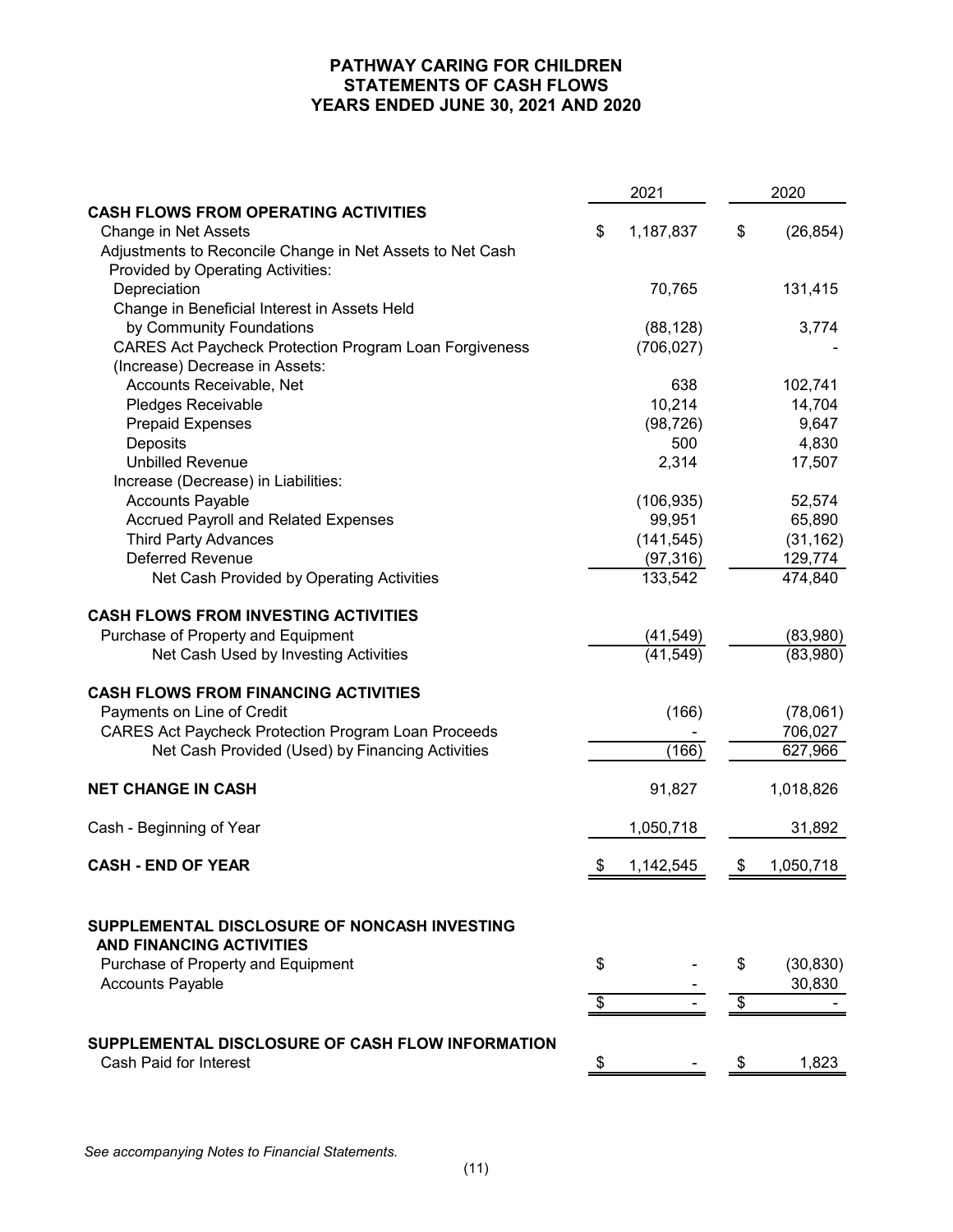# **NOTE 1 SUMMARY OF SIGNIFICANT ACCOUNTING POLICIES**

#### **Organization**

Pathway Caring for Children (the Organization) is a nonprofit organization devoted to providing help to children and families through innovative foster care, adoption, and mental health services.

The financial statements of the Organization reflect the application of certain accounting policies described in this note.

#### **Basis of Accounting**

The accompanying financial statements of the Organization have been prepared on the accrual basis of accounting in accordance with accounting principles generally accepted in the United States of America (U.S. GAAP).

#### **Net Assets**

Under the *Financial Statements of Not-For-Profit Organizations* Accounting Standards Codification, the Organization is required to report information regarding its financial position and activities according to two classes of net assets described as follows:

*Net Assets Without Donor Restrictions* – Net assets which are not subject to donorimposed restrictions. Use of net assets without donor restriction may be boarddesignated for specific purposes.

*Net Assets With Donor Restrictions* – Net assets subject to donor-imposed restrictions that may or will be met either by actions of the Organization or passage of time or other events specified by the donor. Donor-imposed restrictions are released when a restriction expires; that is, when the stipulated time has elapsed, when the stipulated purpose for which the resource was restricted has been fulfilled, or both. Net assets with donor restrictions amounted to \$286,314 and \$450,175 at June 30, 2021 and 2020, respectively, and consist of the Organization's funds held for specific purposes and those that are perpetual in nature.

Revenues are reported as increases in net assets without donor restrictions unless the use of the related assets is limited by donor restrictions. Expenses are reported as decreases in net assets without donor restrictions.

Donor-imposed restrictions are released when a restriction expires; that is when the stipulated time has elapsed, when the stipulated purpose for which the resource was restricted has been fulfilled, or both.

#### **Use of Estimates**

The preparation of financial statements in conformity with generally accepted accounting principles requires management to make estimates and assumptions that affect the reported amounts of assets and liabilities and disclosure of contingent assets and liabilities at the date of the financial statements, and the reported amounts of revenues and expenses during the reporting period. Actual results could differ from those estimates.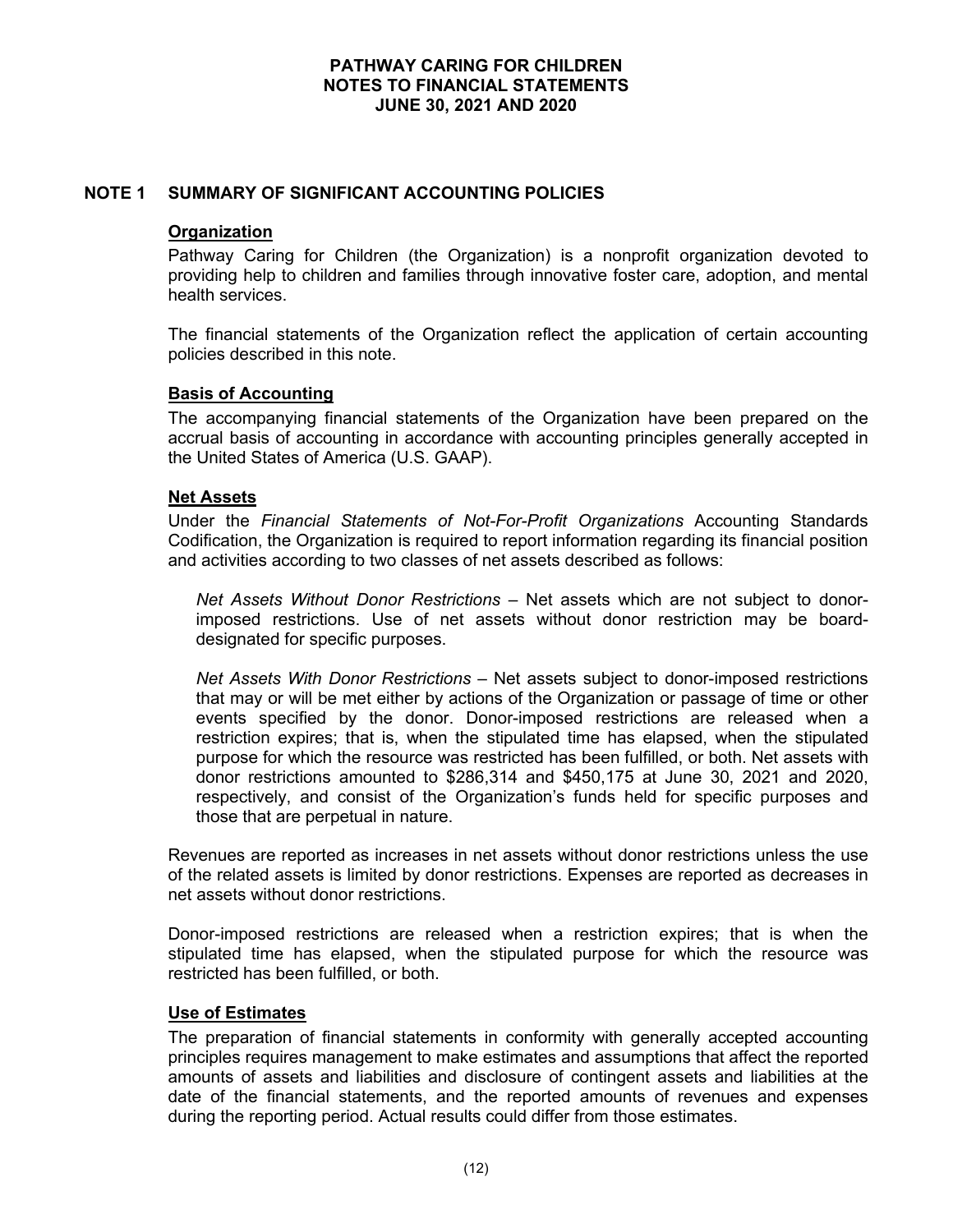# **NOTE 1 SUMMARY OF SIGNIFICANT ACCOUNTING POLICIES (CONTINUED)**

### **Beneficial Interest in Assets Held by Community Foundations**

The Organization carries a beneficial interest in assets held by Stark Community Foundation (SCF) and The Cleveland Foundation (TCF) at fair market value. Realized and unrealized gains and losses are included in the change in net assets in the accompanying statements of activities.

## **Income Taxes**

The Organization is a nonprofit organization, exempt from federal income taxes under Section 501(c)(3) of the Internal Revenue Code and none of its present or anticipated future activities are subject to taxation as unrelated business income; therefore, no provision for income taxes has been made in the accompanying financial statements.

### **Concentrations of Credit Risk**

The Organization maintains cash in bank deposit accounts, which at times may exceed federally insured limits. The Organization has not experienced any losses in such accounts and believes it is not exposed to any significant risk. Management believes it is not exposed to any significant credit risk on cash.

### **Allowance for Doubtful Accounts**

The Organization provides for an allowance for uncollectible accounts equal to the estimated uncollectible portion of accounts receivable. Management's estimates are based on historical experience and on its evaluation of the current status of amounts receivable. At June 30, 2021 and 2020, the allowance for doubtful accounts was \$36,852 and \$42,601, respectively.

## **Property and Equipment**

Property and equipment are stated at cost less accumulated depreciation. Depreciation is computed for financial statement purposes principally on the straight-line method over the estimated useful lives of the related assets, ranging from 3 to 40 years. Depreciation expense amounts to \$70,765 and \$131,415 in 2021 and 2020, respectively.

Expenditures for major renewals and betterments which extend the useful lives of property and equipment are capitalized. Expenditures for maintenance and repairs are charged to expense as incurred.

## **Advertising**

The Organization participates in various advertising and marketing programs. All costs related to marketing and advertising the Organization's services are expensed in the period incurred. Advertising costs charged to operations were \$36,996 and \$34,044 in 2021 and 2020, respectively.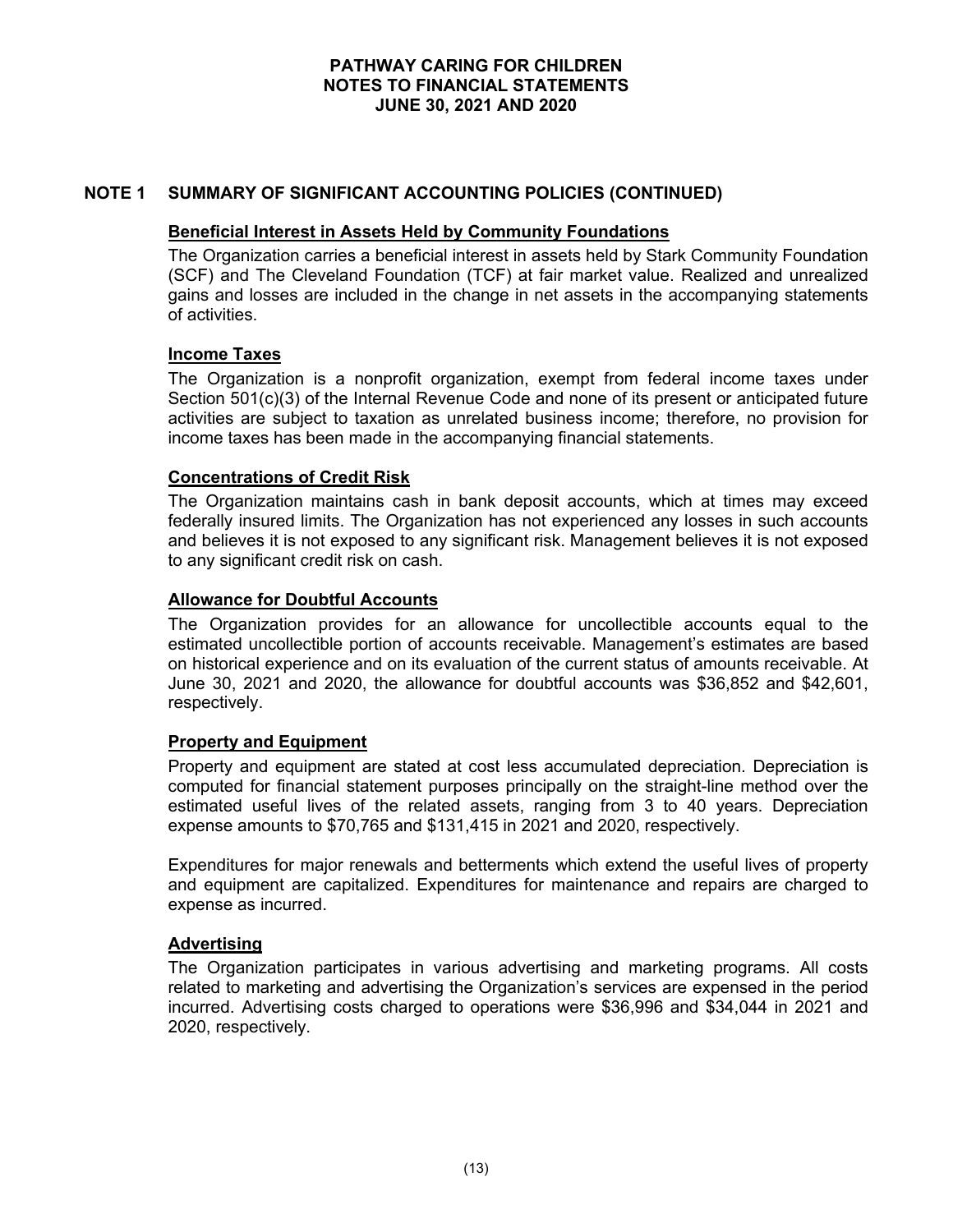## **NOTE 1 SUMMARY OF SIGNIFICANT ACCOUNTING POLICIES (CONTINUED)**

### **Pledges Receivable**

The Organization recognizes contributions as revenue in the period in which the pledge is received. The Organization considers all contributions to be for general operations unless specifically restricted by the donor. At June 30, 2021 and 2020, all pledges receivable were classified as current.

### **Functional Expenses**

The Organization allocates its expenses on a functional basis among its programs and support services. Expenses that can be identified with a specific program and support services are allocated directly according to their natural expense classification. Other expenses that are common to several functions are allocated based on the best estimates of management. Allocations are determined based on estimates of time and effort required for each program.

### **Revenue Recognition**

The Organization recognizes revenue from ticket sales at the time of admission. Sponsorships are comprised of an exchange element based on the value of benefits provided, and a contribution element for the difference between the total sponsorship paid and the exchange element. The Organization recognizes the exchange portion of sponsorships at the time of the event and the contribution portion immediately. The Organization records special events revenue equal to the fair value of direct benefits to donors, and contribution income for the excess received when the event takes place.

The Organization recognizes contributions when cash, securities or other assets; an unconditional promise to give; or a notification of a beneficial interest is received. Conditional promises to give – that is, those with a measurable performance or other barrier and a right of return - are not recognized until the conditions on which they depend have been met.

Contract revenue is reported at the amount that reflects the consideration to which the Organization expects to be entitled in exchange for providing client care. These amounts are due from clients, third-party payors (including health insurers and government programs), and others and includes variable consideration for retroactive revenue adjustments due to settlement of audits, reviews, and investigations. Generally, the Organization bills the clients and third-party payors several days after the services are performed and/or the client is discharged from the program. Revenue is recognized as performance obligations are satisfied.

A portion of the Organization's revenue is derived from grants, which are conditioned upon certain performance requirements and/or the incurrence of allowable qualifying expenses. Amounts received are recognized as revenue over time when the Organization has incurred expenditures in compliance with specific contract or grant provisions. Amounts received prior to incurring qualifying expenditures are reported as deferred revenue in the statement of financial position.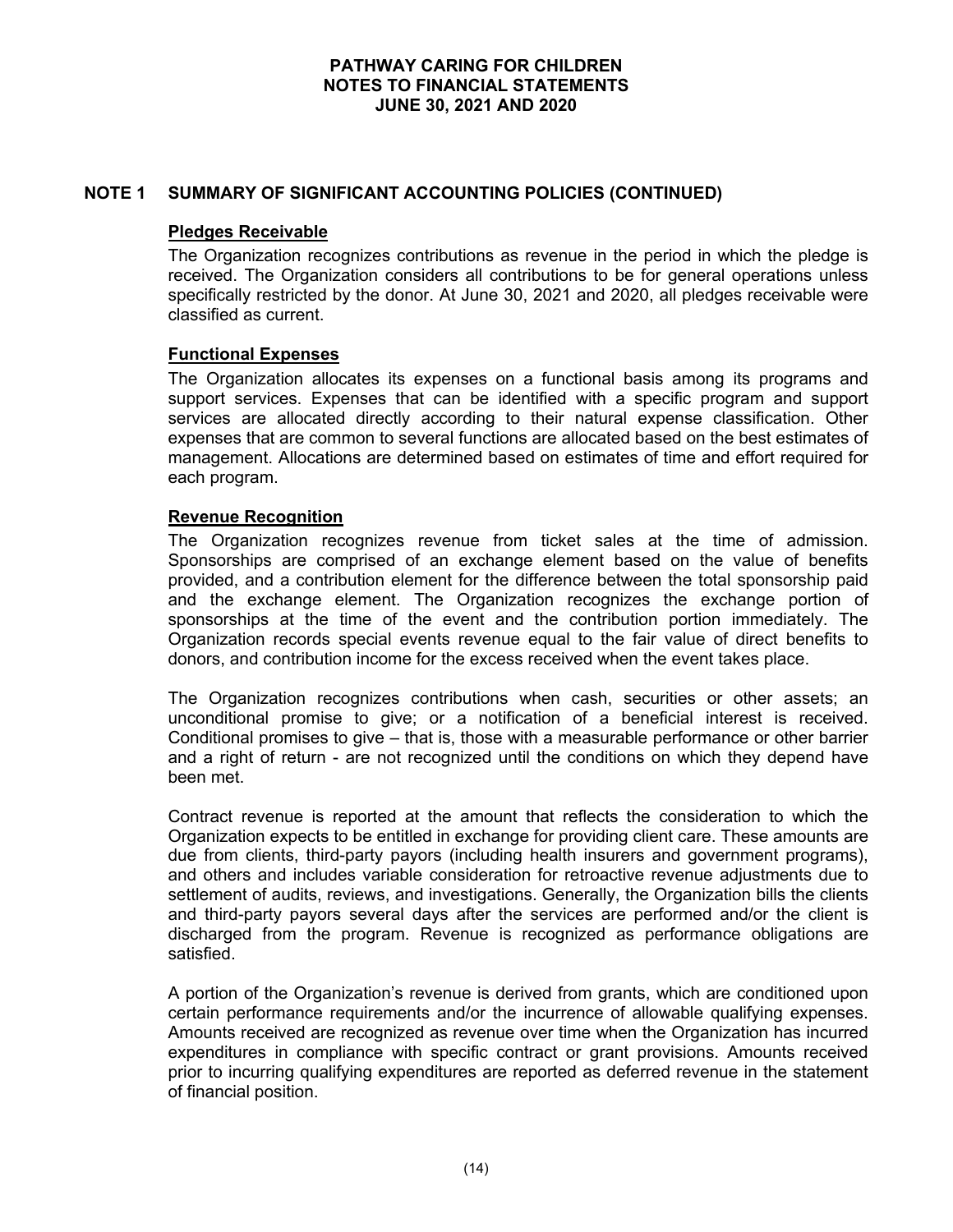## **NOTE 1 SUMMARY OF SIGNIFICANT ACCOUNTING POLICIES (CONTINUED)**

#### **Revenue Recognition (Continued)**

Performance obligations are determined based on the nature of the services provided by the Organization. Revenue for performance obligations satisfied over time is recognized based on actual charges incurred in relation to total expected (or actual) charges. The Organization believes that this method provides a faithful depiction of the transfer of services over the term of the performance obligation based on the inputs needed to satisfy the obligation. The Organization measures the performance obligation from admission into the program to the point when it is no longer required to provide services to that client.

Because all of its performance obligations relate to contracts with a duration of less than one year, the Organization has elected to apply the optional exemption provided in FASB ASC 606-10-50-14(a) and, therefore, is not required to disclose the aggregate amount of the transaction price allocated to performance obligations that are unsatisfied or partially unsatisfied at the end of the reporting period. The performance obligations for these contracts are generally completed when the clients are discharged from a program or facility, which generally occurs within days or weeks of the end of the reporting period.

The Organization determines the transaction price based on standard charges for goods and services provided, reduced by contractual adjustments provided to third-party payors, discounts provided to uninsured clients in accordance with the Organization's policy, and/or implicit price concessions provided to uninsured clients. The Organization determines its estimates of contractual adjustments and discounts based on contractual agreements, its discount policy(ies), and historical experience. The Organization determines its estimate of implicit price concessions based on its historical collection experience with this class of clients.

Clients who are covered by third-party payors are responsible for related deductibles and coinsurance, which vary in amount. The Organization also provides services to uninsured clients, and offers those uninsured clients a discount, either by policy or law, from standard charges. The Organization estimates the transaction price for clients with deductibles and coinsurance and from those who are uninsured based on historical experience and current market conditions. The initial estimate of the transaction price is determined by reducing the standard charge by any contractual adjustments, discounts, and implicit price concessions. Subsequent changes to the estimate of the transaction price are generally recorded as adjustments to government and contract Organization fee revenue in the period of the change. Additional revenue recognized due to changes in its estimates of implicit price concessions, discounts, and contractual adjustments were not considered material for the years ended June 30, 2021 and 2020. Subsequent changes that are determined to be the result of an adverse change in the client's ability to pay are recorded as bad debt expense.

Consistent with the Organization's mission, care is provided to clients regardless of their ability to pay. Therefore, the Organization has determined it has provided implicit price concessions to uninsured clients and clients with other uninsured balances (for example, copays and deductibles). The implicit price concessions included in estimating the transaction price represent the difference between amounts billed to clients and the amounts the Organization expects to collect based on its collection history with those clients.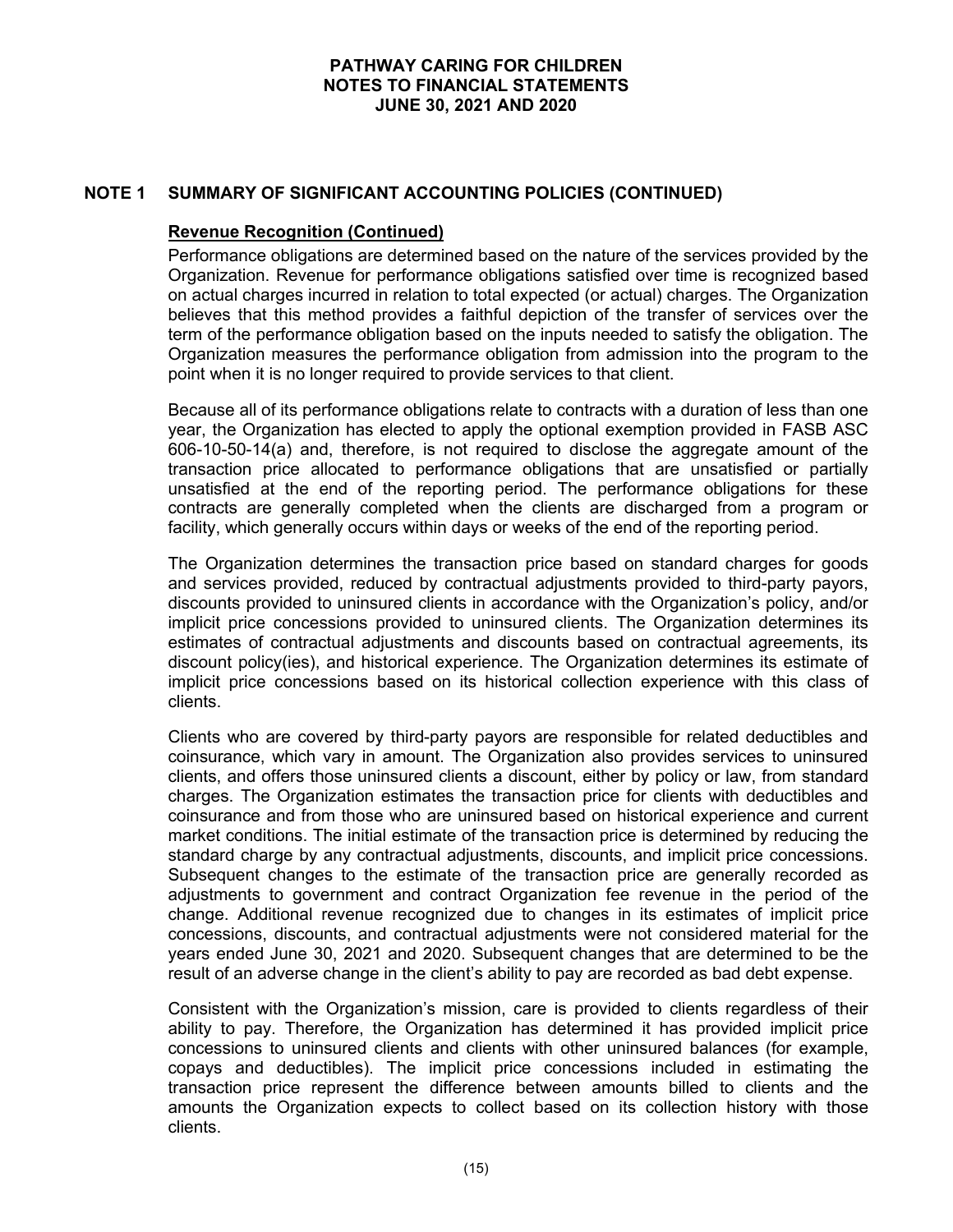## **NOTE 1 SUMMARY OF SIGNIFICANT ACCOUNTING POLICIES (CONTINUED)**

## **Revenue Recognition (Continued)**

The Organization has determined that the nature, amount, timing and uncertainty of revenue and cash flows are affected by the following factors:

- Payors (for example, Medicare, Medicaid, managed care or other insurance, client) have different reimbursement/payment methodologies
- Length of the client's service/episode of care
- Geography of the service location
- Method of reimbursement
- Program that the service relates to

## **Emergency Grant Revenue**

Due to the Coronavirus pandemic, the U.S. Department of Health and Human Services (HHS) made available emergency relief grant funds to health care providers though the CARES Act Provider Relief Fund (PRF). Total PRF grant funds approved and received by the Organization approximated \$91,471 at June 30, 2021. The Organization recognized these funds within Grants, Contributions, and Special Events Revenue in the statement of activities. The PRF's are subject to certain restrictions on eligible expenses or uses, reporting requirements, and will be subject to audit.

## **Risks and Uncertainty**

During the year, the World Health Organization declared the spread of the Coronavirus Disease (COVID-19) a worldwide pandemic. The COVID-19 pandemic is having significant effects on the global market, supply chains, business, and communities. Specific to the Organization, COVID-19 impacted various parts of its operations and financial results including but not limited to additional costs for emergency preparedness, disease control and containment, potential shortages in personnel, or loss of revenue due to reductions in certain revenue streams. Management believes the Organization is taking appropriate actions to mitigate negative impact. However, the full impact of COVID-19 is unknown and cannot be reasonably estimated as of June 30, 2021.

## **Subsequent Events**

Management has evaluated subsequent events through October 19, 2021, which is the date the financial statements were available to be issued.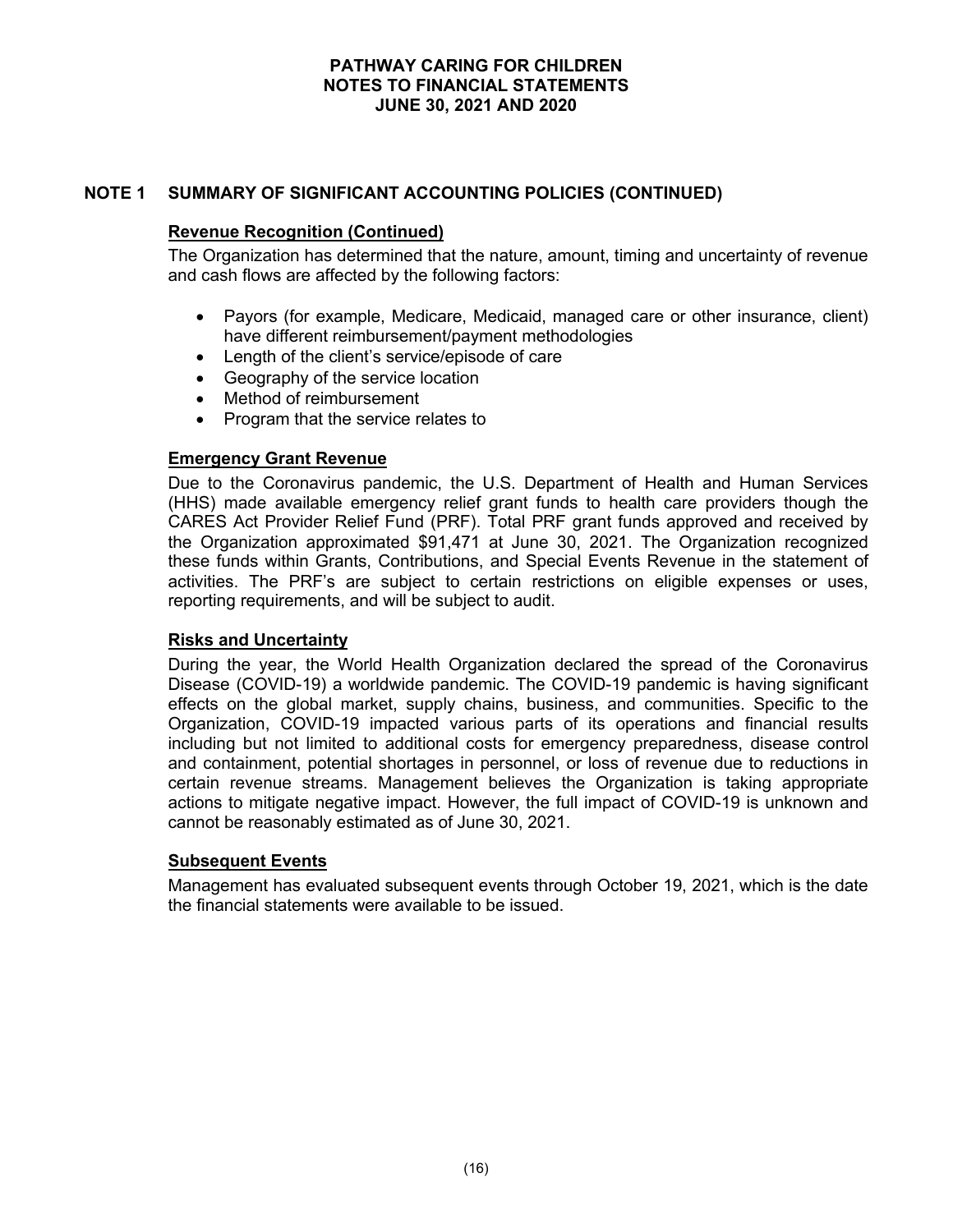### **NOTE 2 FAIR VALUE MEASUREMENT**

U.S. GAAP establishes a framework for measuring fair value. That framework uses a hierarchy that prioritizes the inputs to valuation techniques used to measure fair value. GAAP requires the Organization to maximize the use of observable inputs when measuring fair value. The hierarchy describes three levels of inputs, which are as follows:

*Level 1* – Quoted prices in active markets for identical assets or liabilities.

*Level 2* – Quoted prices for similar assets or liabilities in active markets; quoted prices for identical or similar assets or liabilities in inactive markets; or inputs that are derived principally from or corroborated by observable market data by correlation or other means.

*Level 3* – Significant unobservable inputs.

The asset or liability's fair value measurement level within the fair value hierarchy is based on the lowest level of any input that is significant to the fair value measurement. Valuation techniques maximize the use of relevant observable inputs and minimize the use of unobservable inputs.

The Organization's beneficial interest in assets held by Stark Community Foundation and The Cleveland Foundation are measured at fair value using the Level 2 category and amounted to \$415,448 and \$327,320 for the years ended June 30, 2021 and 2020, respectively.

## **NOTE 3 BENEFICIAL INTEREST IN ASSETS HELD COMMUNITY FOUNDATIONS**

The Organization has investments with the Stark Community Foundation (SCF) and The Cleveland Foundation (TCF). All contributions are held, invested, and managed by SCF and TCF. At June 30, 2021 and 2020 the Organization had three funds with SCF and one fund with TCF, as follows:

*Maintenance Fund –* Established for the purpose of funding maintenance, repairs, renovations, and additions to real property through use of the income generated from the fund.

*Jim Bridges Memorial Fund* – Established by the board to allow donations received in Jim's memory to be set aside for the Organization's benefit.

*Children's Fund* – Established in with allocated perpetually restricted net assets along with some board-designated funds for the purpose of funding any expense deemed appropriate by the Organization.

*TCF Growth Pool* – Established by the board for the purpose of funding any general needs as deemed appropriate by the agency through income generated by the fund.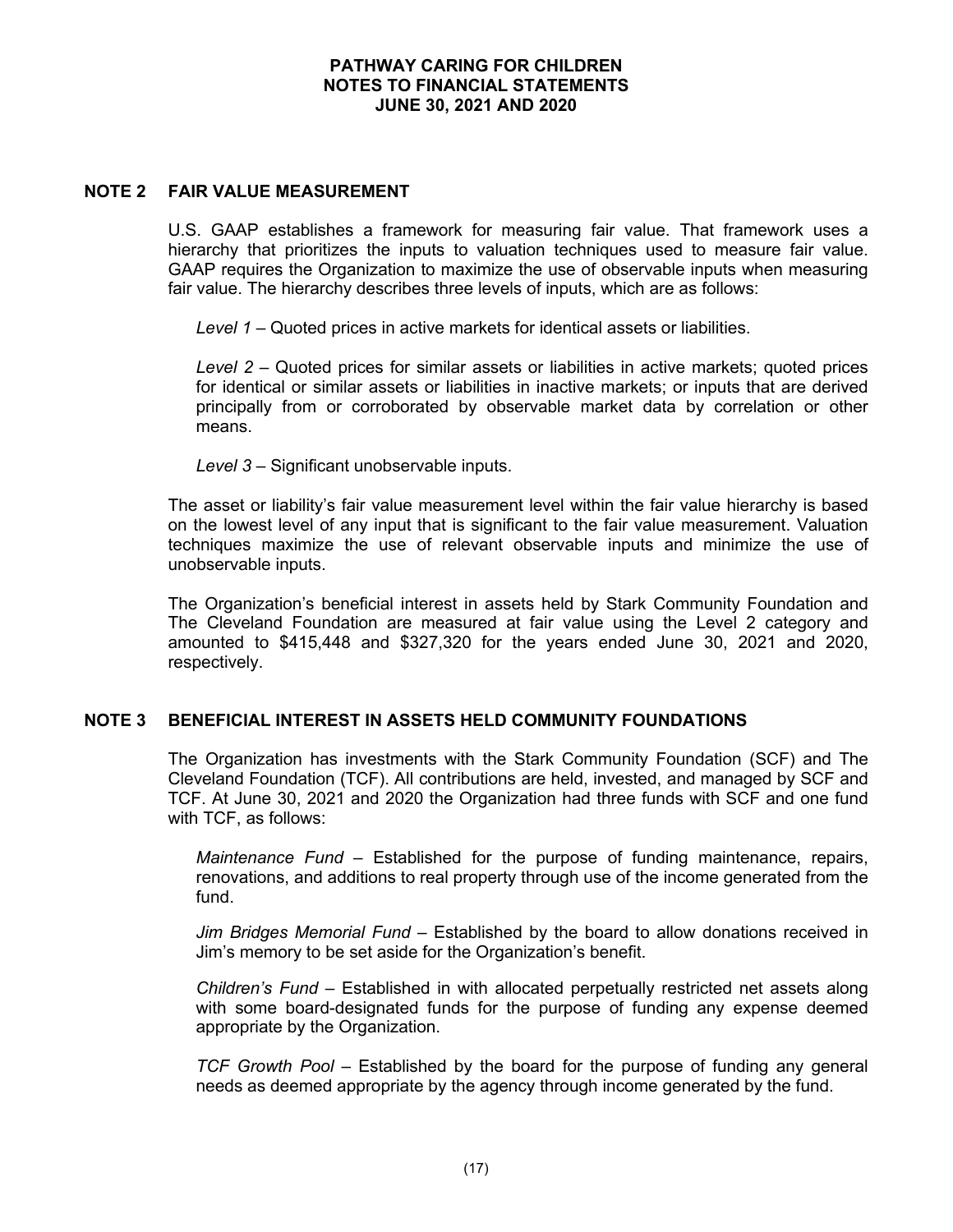## **NOTE 3 BENEFICIAL INTEREST IN ASSETS HELD BY COMMUNITY FOUNDATIONS (CONTINUED)**

|                           | 2021 |         |  | 2020    |  |  |
|---------------------------|------|---------|--|---------|--|--|
| Maintenance Fund          |      | 111.296 |  | 86.248  |  |  |
| Jim Bridges Memorial Fund |      | 14.377  |  | 11.153  |  |  |
| Children's Fund           |      | 179.885 |  | 229.919 |  |  |
| TCF Growth Pool           |      | 109.890 |  | -       |  |  |
| Total                     |      | 415.448 |  | 327.320 |  |  |

The income and appreciation are expendable to support the Organization's activities. The amount of income and appreciation expended by the Organization is subject to an annual review and approval by Organization leadership. The investments are in a pool of funds held by several financial institutions and are managed by SCF and TCF. The Organization does not control the investment of these funds.

In the event of any unforeseen contingency of a clear emergency nature, by reason of which expenditure of the principal of the fund is necessary to preserve the essential purpose of the Organization, the Organization may request, through its board of trustees, a distribution of principal. Any such request from the Organization requires the approval of at least a twothirds majority of the Organization's board of trustees. Any distribution of principal by SCF and TCF pursuant to such request must be approved by at least two-thirds of the members of the board of trustees of SCF and TCF, which approval shall not be unreasonably withheld.

SCF and TCF have been granted variance power in the event that the Organization ceases to exist and does not designate a substitute recipient that SCF and TCF find acceptable.

The composition of the Organization's Fund by net asset class for the years ended June 30, 2021 and 2020 is as follows:

|                               | 2021                 |    |                     |       |         |  |  |  |  |
|-------------------------------|----------------------|----|---------------------|-------|---------|--|--|--|--|
|                               | <b>Without Donor</b> |    | <b>With Donor</b>   |       |         |  |  |  |  |
|                               | Restrictions         |    | <b>Restrictions</b> | Total |         |  |  |  |  |
| Donor Restricted Funds        | \$                   | \$ | 142.048             | \$    | 142,048 |  |  |  |  |
| <b>Board-Designated Funds</b> | 273,400              |    |                     |       | 273,400 |  |  |  |  |
| Total                         | 273,400              | \$ | 142,048             | \$    | 415,448 |  |  |  |  |
|                               | 2020                 |    |                     |       |         |  |  |  |  |
|                               | <b>Without Donor</b> |    | <b>With Donor</b>   |       |         |  |  |  |  |
|                               | Restrictions         |    | <b>Restrictions</b> | Total |         |  |  |  |  |
| <b>Donor Restricted Funds</b> | \$                   | \$ | 142.048             | \$    | 142.048 |  |  |  |  |
| <b>Board-Designated Funds</b> | 185,272              |    |                     |       | 185,272 |  |  |  |  |
| Total                         | 185,272              | \$ | 142,048             |       | 327,320 |  |  |  |  |
|                               |                      |    |                     |       |         |  |  |  |  |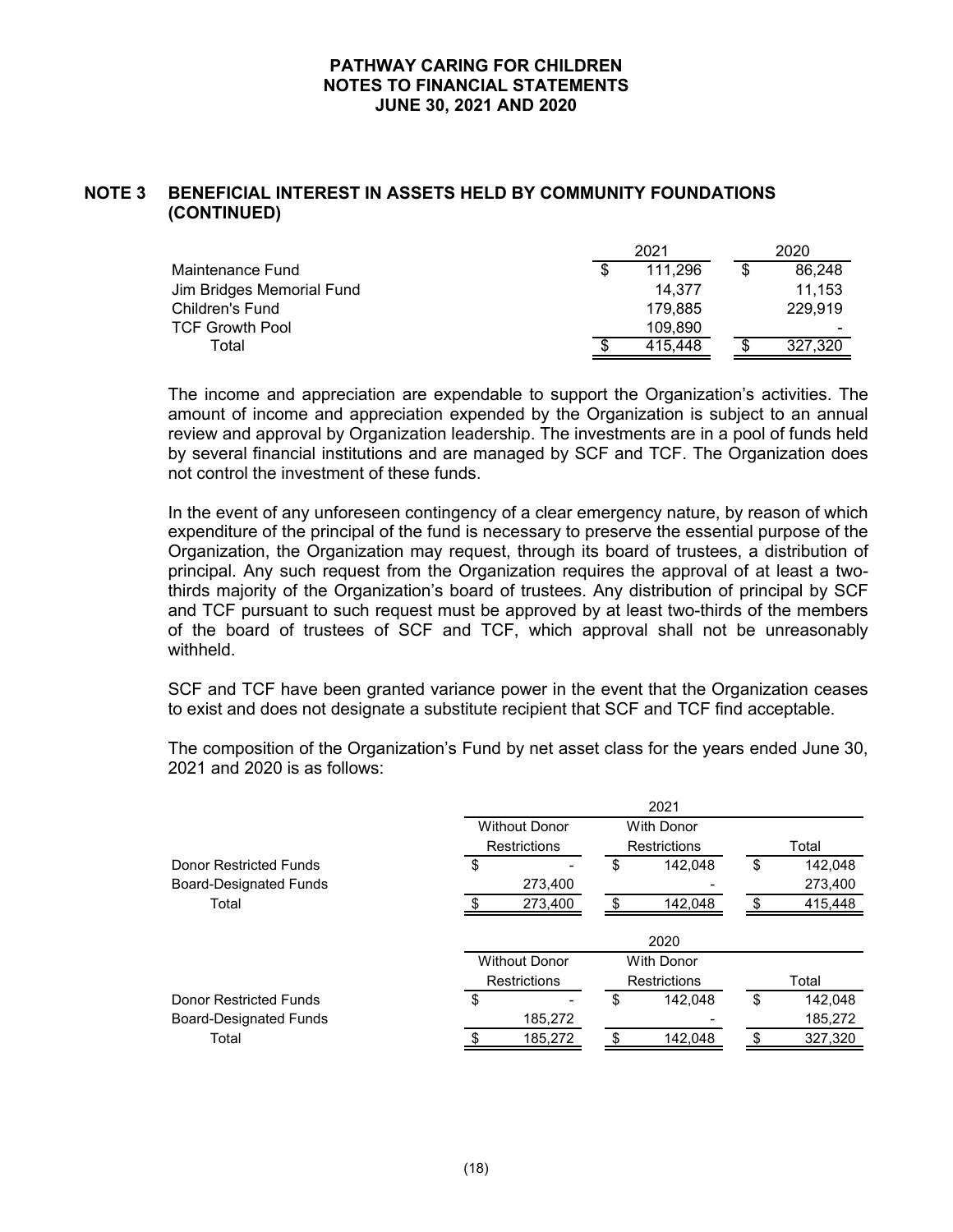#### **NOTE 4 LINE OF CREDIT**

The Organization has available a \$370,000 line of credit with a bank. The outstanding balance amounted to \$166 as of June 30, 2020. The outstanding balance was entirely paid off as of June 30, 2021 and no draws were made on the line during 2021. All borrowings bear interest at prime + 0.25% (3.25% at June 30, 2021) and are secured by all the Organization's assets.

### **NOTE 5 CARES ACT PAYCHECK PROTECTION PROGRAM LOAN**

On May 1, 2020, the Organization received a loan from The Huntington National Bank in the amount of \$706,027 to fund payroll, rent, utilities, and interest on mortgages and existing debt through the Paycheck Protection Program (the PPP Loan). The Organization recognized \$706,027 of contribution income related to this agreement during the year ended June 30, 2021, which represents the portion of the PPP loan funds for which the performance barriers have been met. On April 13, 2021, the SBA formally approved forgiveness in the full amount of the Organization's obligation under the PPP loan.

# **NOTE 6 COMMITMENTS AND CONTINGENCIES**

#### **Operating Leases**

The Organization leases office space and copiers under operating leases expiring in fiscal years through 2027.

The following is a schedule of future minimum rental payments required under the above operating leases as of June 30, 2021:

| Year Ending June 30, | Amount        |  |  |
|----------------------|---------------|--|--|
| 2022                 | \$<br>252,061 |  |  |
| 2023                 | 49,090        |  |  |
| 2024                 | 41,340        |  |  |
| 2025                 | 39,996        |  |  |
| 2026                 | 39,996        |  |  |
| Thereafter           | 16,665        |  |  |
| Total                | 439.148       |  |  |

Rent expense for leased facilities and equipment was \$295,256 and \$287,094 for the years ended June 30, 2021 and 2020, respectively.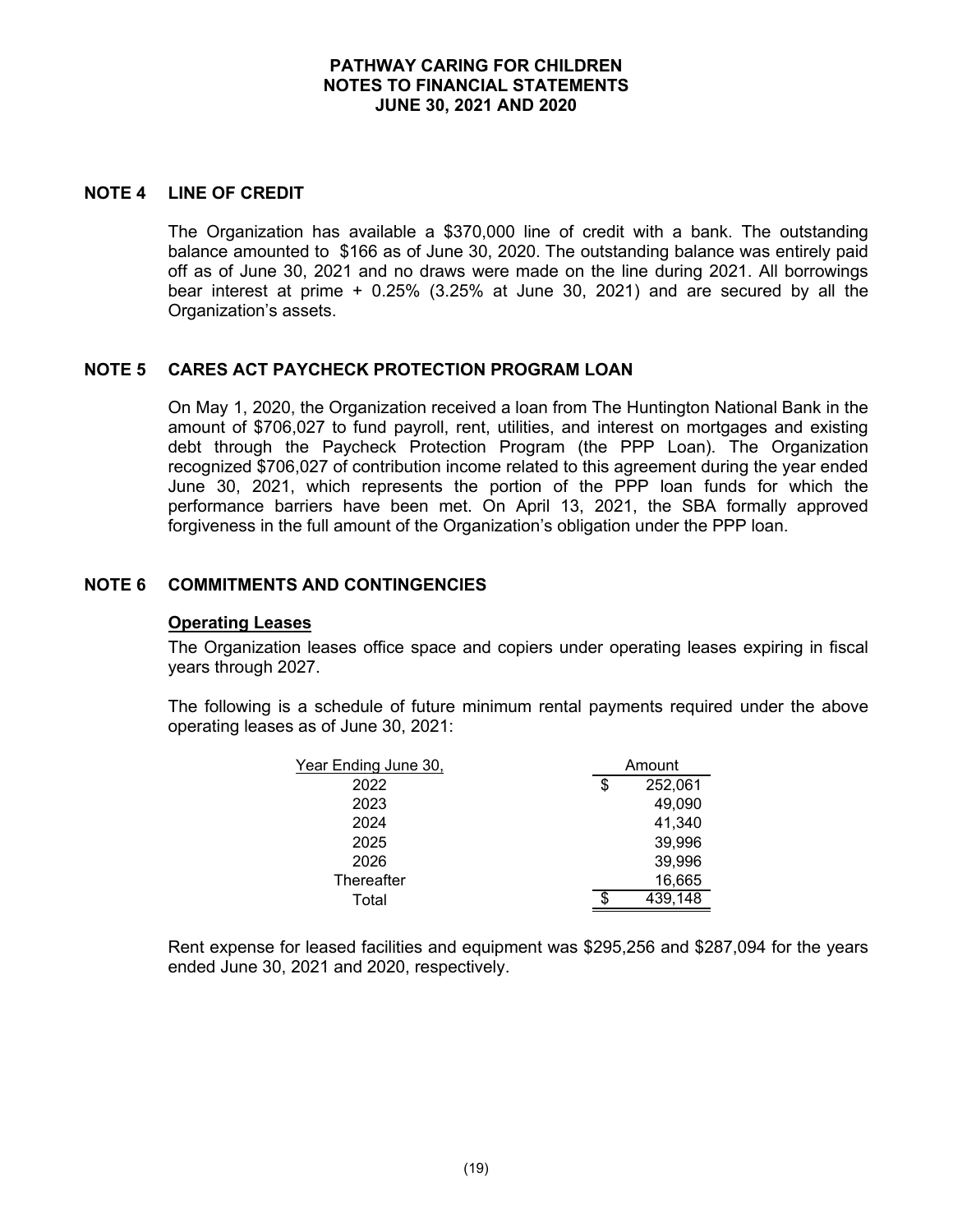#### **NOTE 7 RETIREMENT PLAN**

The Organization has a salary deferral plan under Section 403(b) of the Internal Revenue Code. The plan allows eligible employees to defer a portion of their compensation. All employees are eligible to participate in the deferral. The Organization matches fifty cents  $($ \$.50) to the dollar  $($ \$1.00) up to a maximum of three percent  $(3%)$  of pay that the employee invests. Retirement costs under this plan for the years ended June 30, 2021 and 2020 were \$18,603 and \$20,946, respectively.

# **NOTE 8 NET ASSETS WITH DONOR RESTRICTIONS**

Purpose restricted net assets are available for the following purposes for the years ended June 30:

|                                        |  | 2021    |  | 2020    |  |
|----------------------------------------|--|---------|--|---------|--|
| Scholarships                           |  | ۰       |  | 4.207   |  |
| <b>Foster Care and Family Services</b> |  | 144.266 |  | 295,302 |  |
| Mental Health                          |  |         |  | 1,305   |  |
| Education                              |  | -       |  | 7.313   |  |
| Total                                  |  | 144.266 |  | 308.127 |  |

Net assets were released from donor restrictions as expenses were incurred satisfying the restricted purposes or by the passage of time or the occurrence of other events specified by donors as follows for the year ended June 30:

|                                        |  | 2021    |  | 2020   |  |
|----------------------------------------|--|---------|--|--------|--|
| Auction                                |  |         |  | 10.967 |  |
| Scholarships                           |  | 4.207   |  | 1.222  |  |
| <b>Foster Care and Family Services</b> |  | 210,178 |  | 57,214 |  |
| Mental Health                          |  | 1,305   |  | 195    |  |
| Education                              |  | 7.313   |  | 2,629  |  |
| Total                                  |  | 223,003 |  | 72.227 |  |

Perpetually restricted net assets consist of investments to be held indefinitely. The investments are held in a component trust of a pooled income funds managed by the Stark Community Foundation. The restricted portion of this trust fund was \$142,048 at June 30, 2021 and 2020.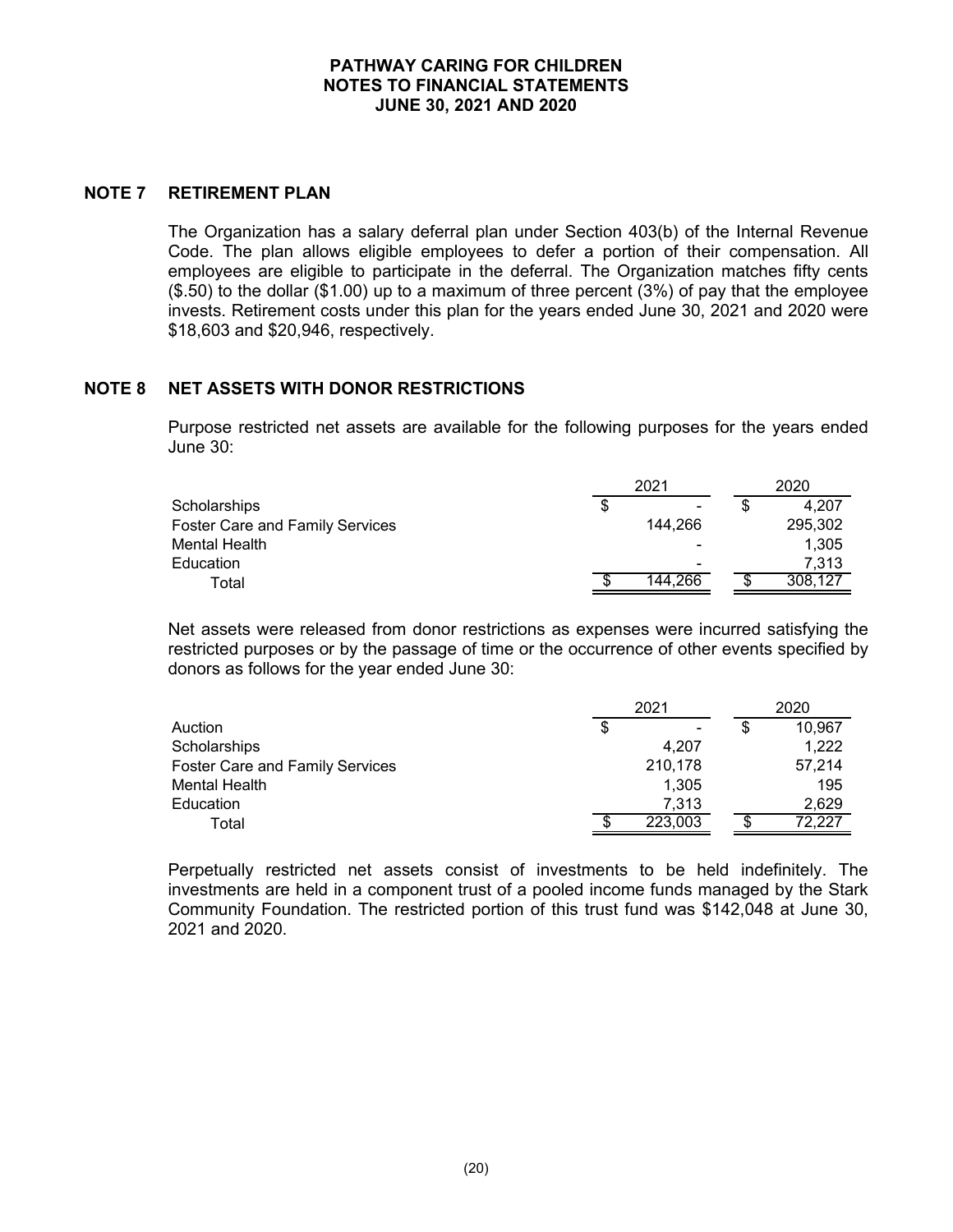### **NOTE 9 LIQUIDITY**

The following reflects the Organization's financial assets as of June 30, 2021 and 2020 reduced by the amounts not available for general use because of contractual or donorimposed restrictions within one year of June 30:

|                                                                                                                                      |   | 2021      | 2020            |
|--------------------------------------------------------------------------------------------------------------------------------------|---|-----------|-----------------|
| Cash                                                                                                                                 | S | 1,142,545 | \$<br>1,050,718 |
| Accounts Receivable, Net                                                                                                             |   | 559,311   | 559,949         |
| Pledges Receivable                                                                                                                   |   | 3,700     | 13,914          |
| Total                                                                                                                                |   | 1,705,556 | 1,624,581       |
| Less: Those Unavailable for General Expenditures<br>Within One Year included in amounts above:<br>Net Assets With Donor Restriction: |   |           |                 |
| <b>Subject to Purpose Restriction</b>                                                                                                |   | 144,266   | 308,127         |
| Financial Assets Available to Meet<br><b>Cash Needs for General Expenditures</b>                                                     |   |           |                 |
| <b>Within One Year</b>                                                                                                               |   | 1,561,290 | 1,316,454       |

The Organization strives to maintain liquid financial assets sufficient to cover 12 months of general expenditures. Management could also draw upon the line of credit or board restricted investments in the event of an unanticipated liquidity need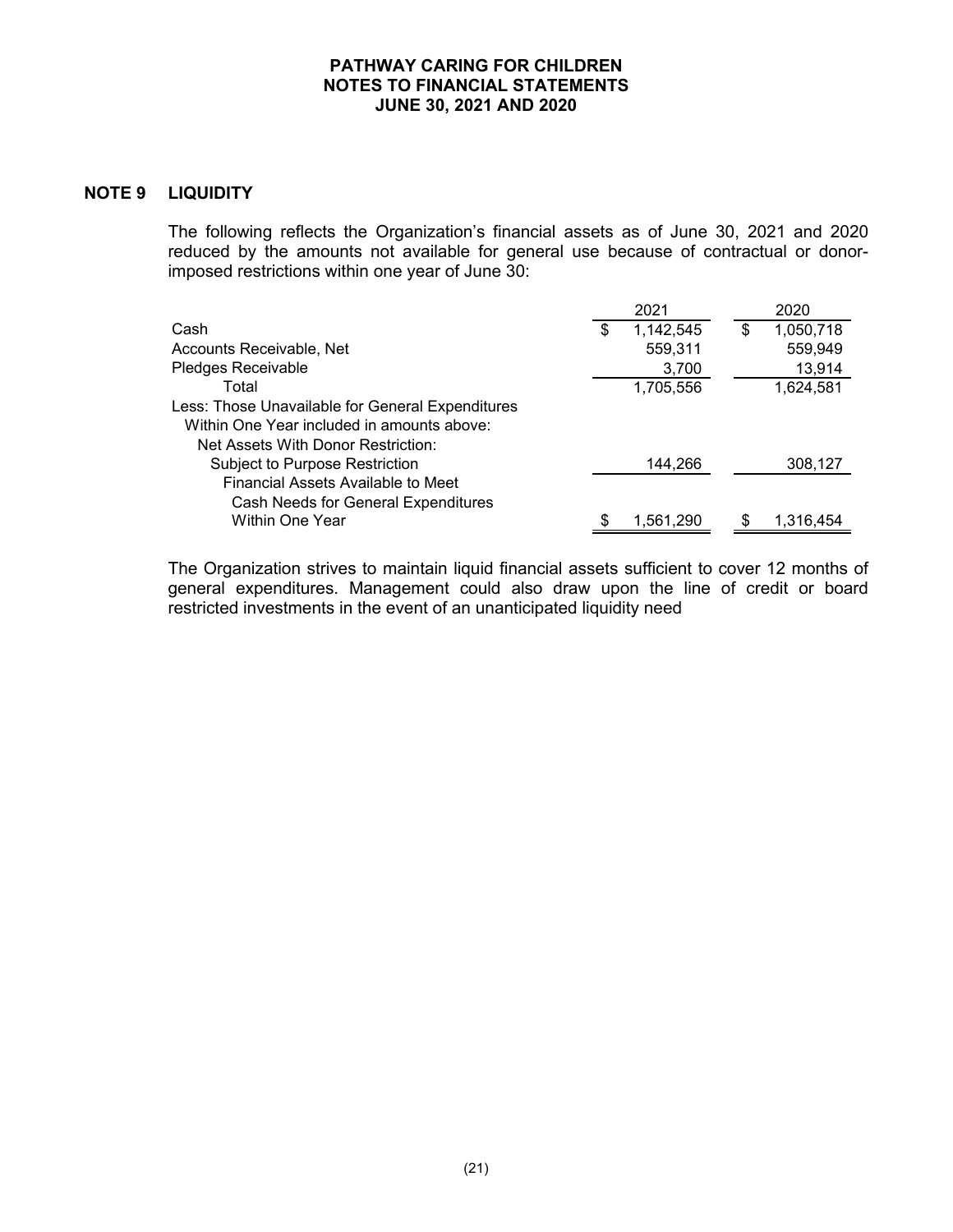

#### **INDEPENDENT AUDITORS' REPORT ON INTERNAL CONTROL OVER FINANCIAL REPORTING AND ON COMPLIANCE AND OTHER MATTERS BASED ON AN AUDIT OF FINANCIAL STATEMENTS PERFORMED IN ACCORDANCE WITH** *GOVERNMENT AUDITING STANDARDS*

Board of Directors Pathway Caring For Children Canton, Ohio

We have audited, in accordance with the auditing standards generally accepted in the United States of America and the standards applicable to financial audits contained in *Government Auditing Standards* issued by the Comptroller General of the United States, the financial statements of Pathway Caring For Children, which comprise the statement of financial position as of June 30, 2021, and the related statements of activities, and cash flows for the year then ended, and the related notes to the financial statements, and have issued our report thereon dated October 19, 2021.

## **Internal Control Over Financial Reporting**

In planning and performing our audit of the financial statements, we considered Pathway Caring For Children's internal control over financial reporting (internal control) as a basis for designing audit procedures that are appropriate in the circumstances for the purpose of expressing our opinion on the financial statements, but not for the purpose of expressing an opinion on the effectiveness of Pathway Caring For Children's internal control. Accordingly, we do not express an opinion on the effectiveness of Pathway Caring For Children's internal control.

A *deficiency in internal control* exists when the design or operation of a control does not allow management or employees, in the normal course of performing their assigned functions, to prevent, or detect and correct, misstatements on a timely basis. A *material weakness* is a deficiency, or a combination of deficiencies, in internal control such that there is a reasonable possibility that a material misstatement of the entity's financial statements will not be prevented, or detected and corrected on a timely basis. A *significant deficiency* is a deficiency, or a combination of deficiencies, in internal control that is less severe than a material weakness, yet important enough to merit attention by those charged with governance.

Our consideration of internal control was for the limited purpose described in the first paragraph of this section and was not designed to identify all deficiencies in internal control that might be material weaknesses or significant deficiencies. Given these limitations, during our audit we did not identify any deficiencies in internal control that we consider to be material weaknesses. However, material weaknesses may exist that have not been identified.



CLA is an independent member of Nexia International, a leading, global network of independent accounting and consulting firms. See nexia.com/member-firm-disclaimer for details.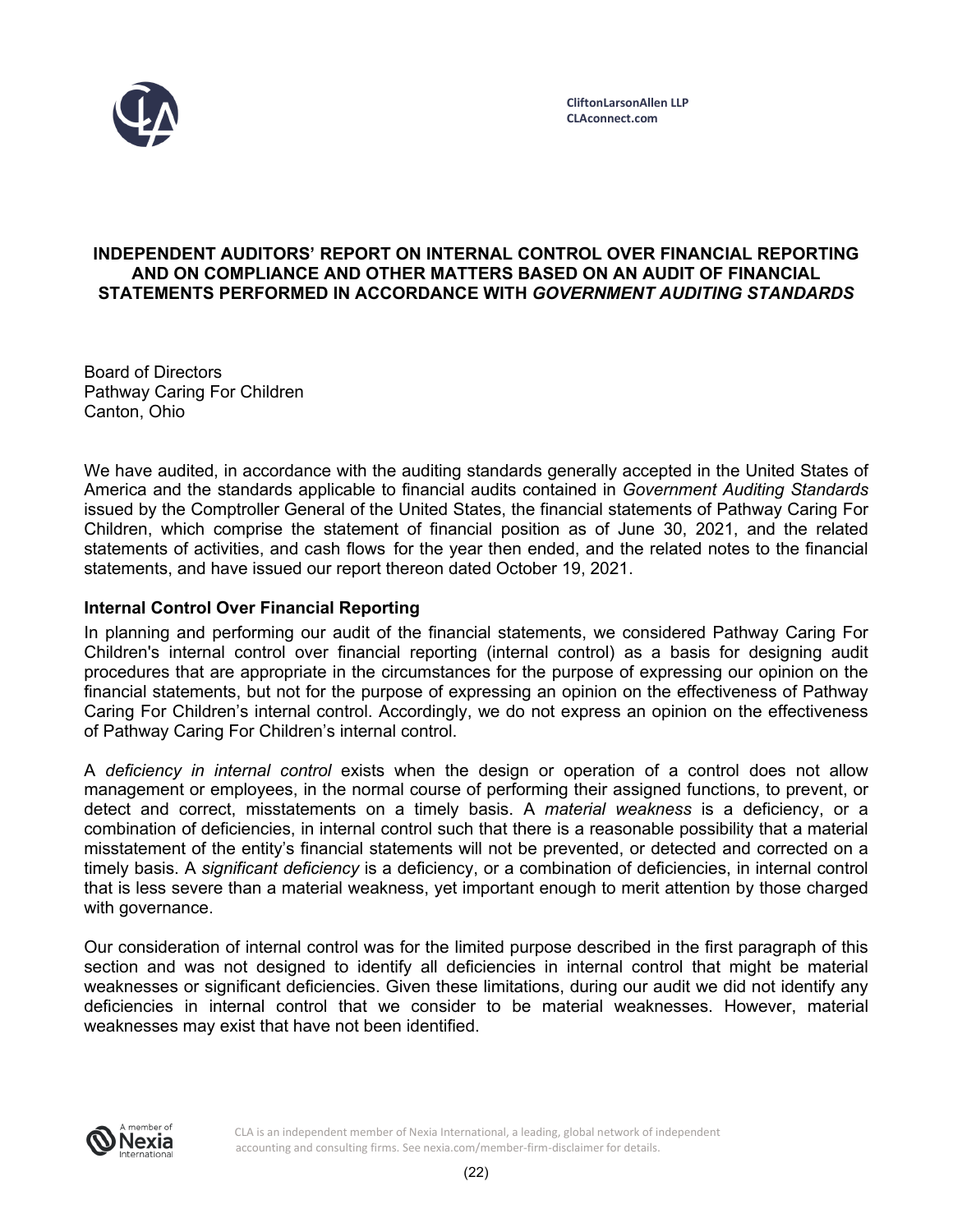#### **Compliance and Other Matters**

As part of obtaining reasonable assurance about whether Pathway Caring For Children's financial statements are free from material misstatement, we performed tests of its compliance with certain provisions of laws, regulations, contracts, and grant agreements, noncompliance with which could have a direct and material effect on the financial statements. However, providing an opinion on compliance with those provisions was not an objective of our audit, and accordingly, we do not express such an opinion. The results of our tests disclosed no instances of noncompliance or other matters that are required to be reported under *Government Auditing Standards*.

## **Purpose of this Report**

The purpose of this report is solely to describe the scope of our testing of internal control and compliance and the results of that testing, and not to provide an opinion on the effectiveness of the entity's internal control or on compliance. This report is an integral part of an audit performed in accordance with *Government Auditing Standards* in considering the entity's internal control and compliance. Accordingly, this communication is not suitable for any other purpose.

Viifton Larson Allen LLP

**CliftonLarsonAllen LLP**

Canton, Ohio October 19, 2021